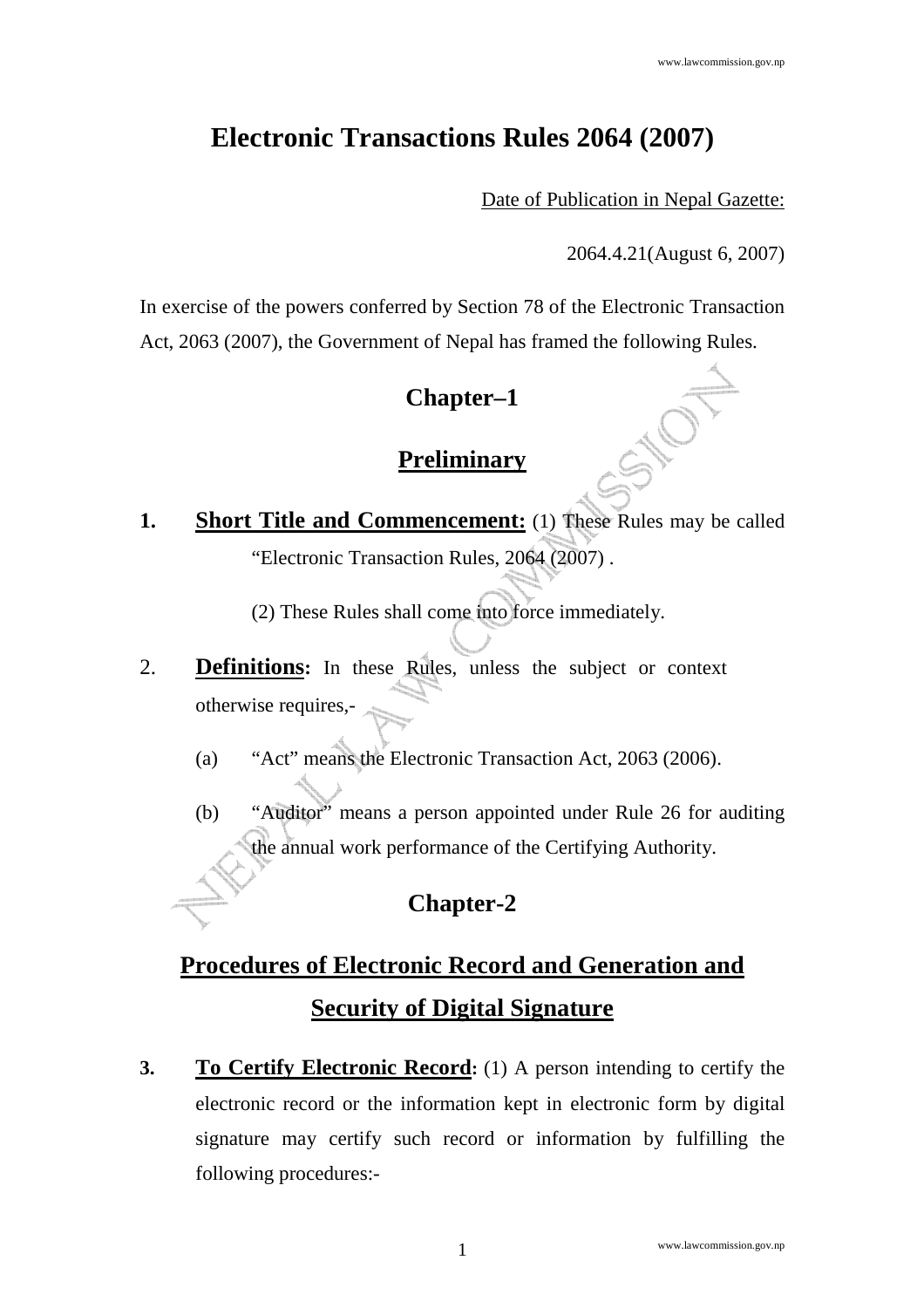- (a) by creating hash result by the use of hash function by means of software contained in one's computer, and
- (b) by creating a digital signature from the result under Clause (a) by the use of private key of the person affixing the digital signature by means of software.

(2) Any electronic record certified by digital signature created under Sub-rule (1) and the digital signature certifying such record shall be deemed to be a legally recognized electronic record and digital signature.

- **4. Verification of Digital Signature:** While verifying any electronic record or information certified through the digital signature under Rule 3 by creating a new digital signature having used public key by means of hash function, the digital signature contained in such electronic record or information, as the case may be, shall be deemed to be of originator's electronic record or information if the verifying software verifies the digital signature by showing the following conditions:
	- (a) If such digital signature corresponds to the digital signature created after tallying with the public key of the person affixing the digital signature.
	- (b) If the hash result extracted by means of public key by the verifier and the original hash result extracted from the digital signature contained in the electronic record are identical.
- 5. **Secured Electronic Signature and Record:** (1) if the result under Clauses (a) and (b) of Rule 4 is generated, while testing and verifying any digital signature created under Rule 3, then such a digital signature shall be deemed to be a secured digital signature.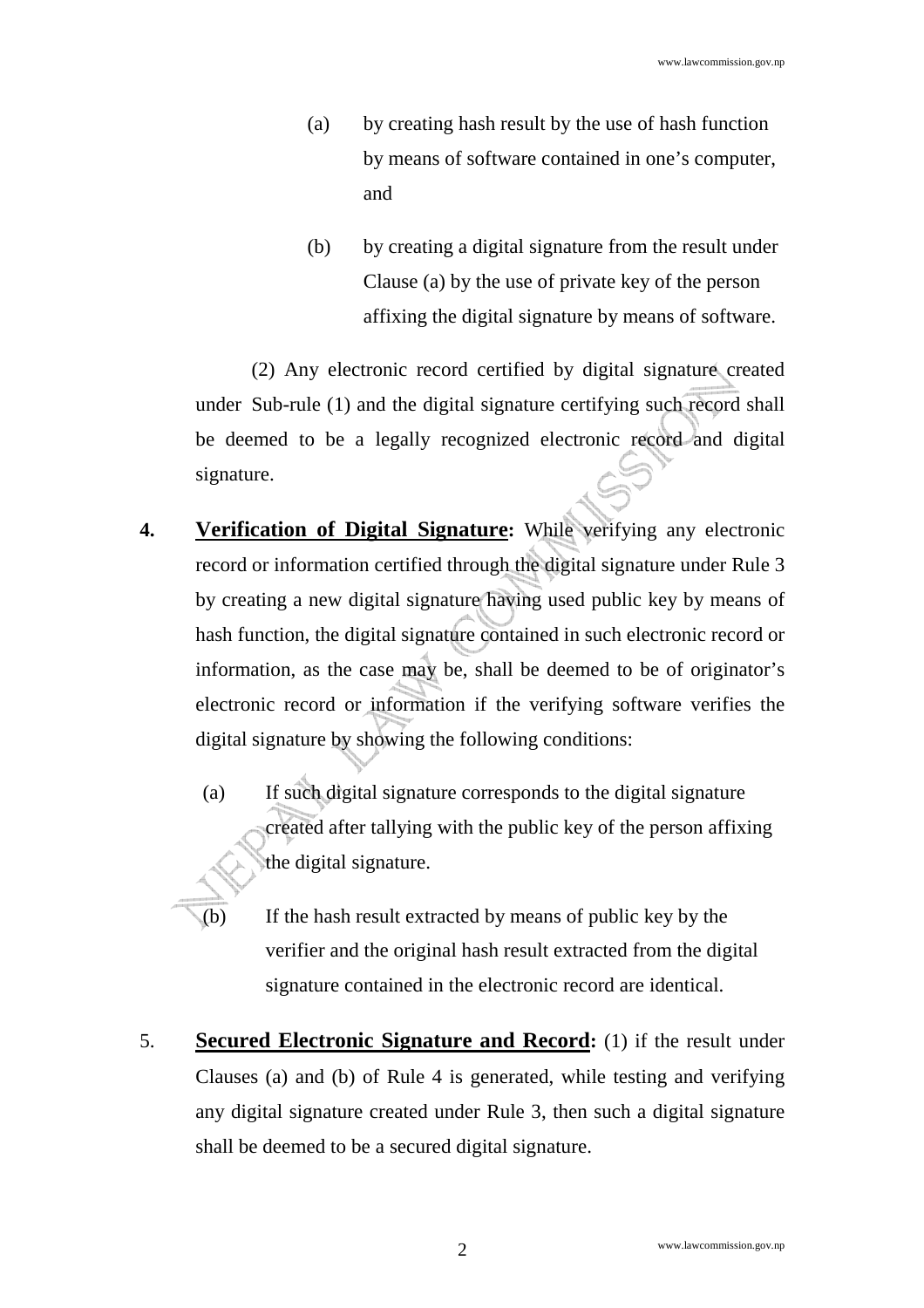(2) If the result under Clauses (a) and (b) of Rule 4 is generated, while testing and verifying any electronic record certified by the digital signature under Rule 3, then such an electronic record shall be deemed to be a secured electronic record.

(3) If there is a ground to believe that no change of any type has been made by any means in the electronic record tested and verified under Sub-rule (2), from the time of its generation in electronic structure to the time of its test and verification, then such a record shall be deemed to be an electronic record.

**6. Quality Standard Concerning Information Technology to be maintained by the Certifying Authority**: (1) The parameter of standard of quality of service relating to information technology required to be maintained by the Certifying Authority shall be such as may be specified, from time to time, by the Controller.

(2) Where the quality standard is not specified under Sub-rule (1), the parameter of a quality standard of service relating to information technology to be maintained by the Certifying Authority shall be as specified in Schedule 1.

(3) The parameter of quality standard specified by the Controller under Sub-rule (1) shall have to make public by publication of notice in any national-level daily newspaper.

**7. Receipt of Acknowledgement of Electronic Record:** Except in a case where the originator specifies in relation to any electronic record that such an electronic record shall be binding on him only after the receipt of information or acknowledgement of receipt of such electronic record by him/her from addressee; the information or the acknowledgement of receipt obtained from the addressee of the electronic record shall be received already by the originator within a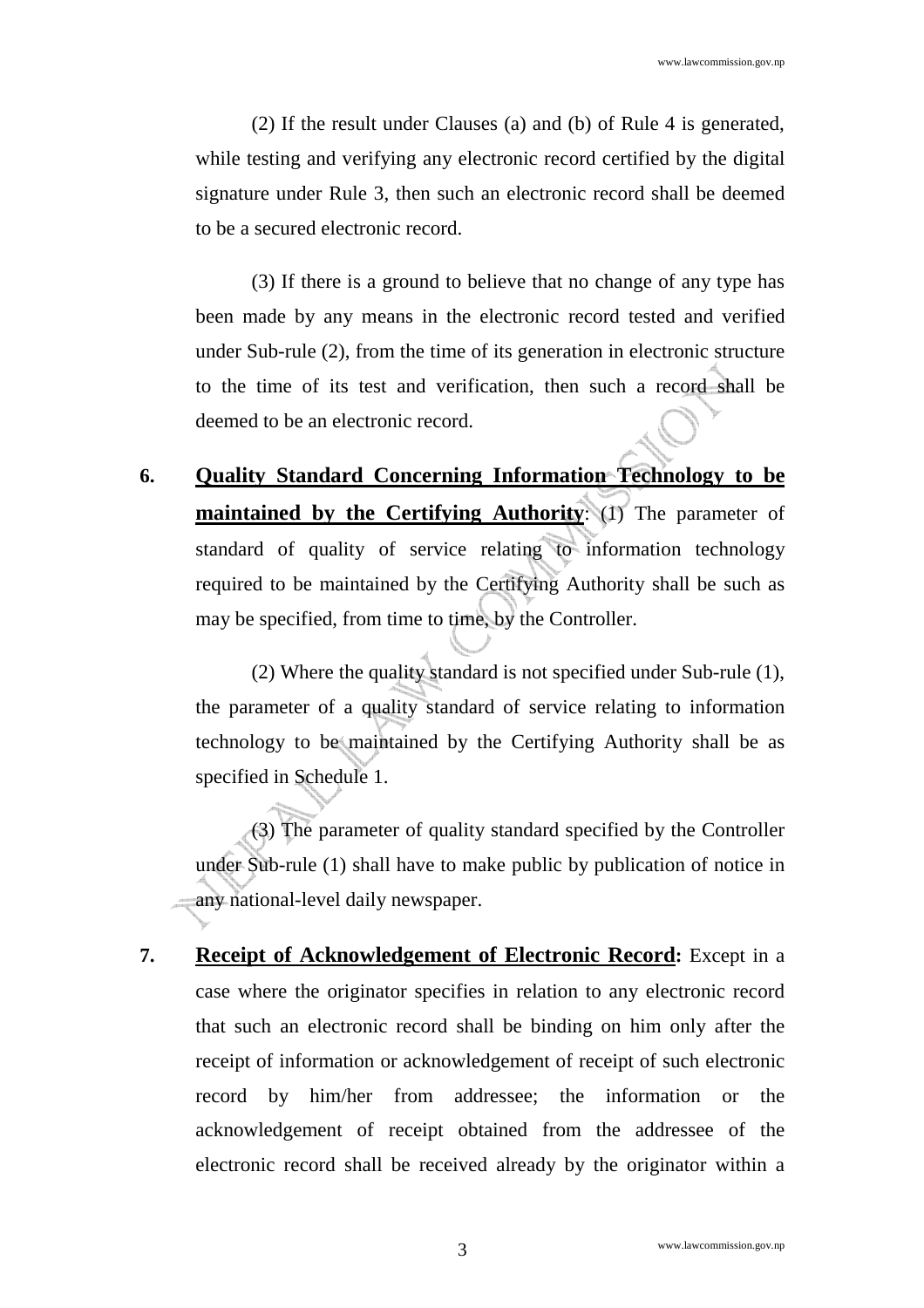period of Three days from the date of receipt of such an electronic record.

Provided that, the duration under this Rule shall not be applied where the matter of exchange of any electronic record has been accepted by a mutual agreement between originator and addressee.

- **8. Time of Receipt of the Electronic Record:** Except as otherwise agreed between originator and addressee, any electronic record shall be considered to have been received at the following time:
	- (a) The time of receipt of record sent to any computer system owned or operated by addressee him/herself and to the address of the system which has been received in such computer system.
	- (b) The time of receipt of such information from the computer system by the addressee in the circumstance other than those referred to in Clause (a).

## **Chapter-3**

## **Provision relating to Controller and Certifying Authority**

- **9. Qualification of Controller**: (1) Government of Nepal may appoint a person having the following qualification in the Office of Controller:-
	- (a) One who has obtained at least Bachelor Degree in law from a recognized academic institution and who has at least Ten years of experience in the field of information technology; or
	- (b) One who has obtained at least Master's Degree in information technology or in any subject equivalent thereto from a recognized academic institution and who has at least Ten years of experience in the field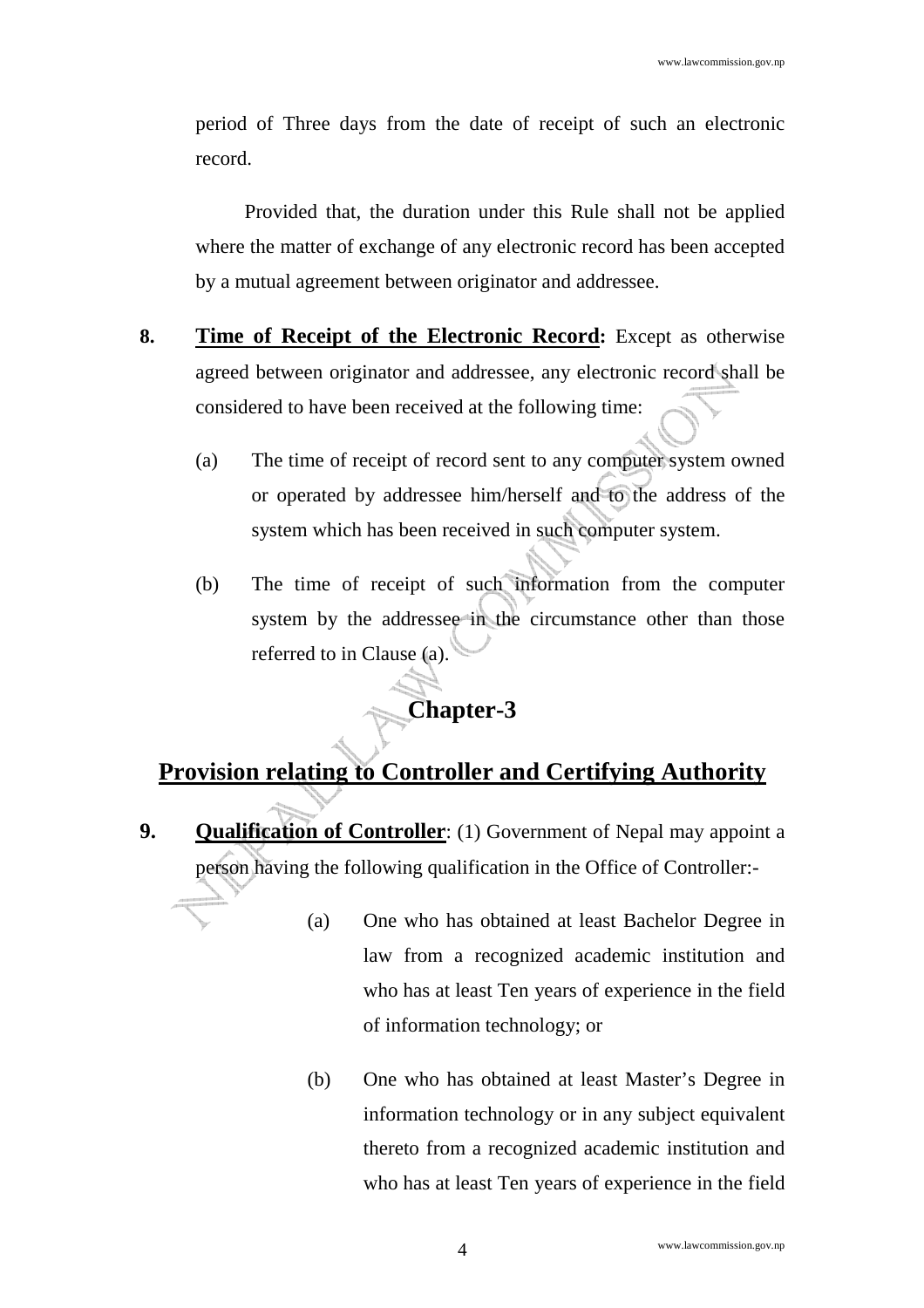#### of information technology.

(2) Government of Nepal shall, in order to appoint a person in the Office of the Controller from among the persons having qualification under Sub-rule (1), invite application publicly.

(3) Government of Nepal shall, on the basis of suitability, appoint a person in the Office of Controller from among the applicants received upon the invitation of application under Sub-rule (2).

**10. Terms of Office, Conditions of Service and Facility of Controller:** (1) The term of office of the Controller appointed under Rule 9 shall be of Five years and he/she may be reappointed.

(2) Other terms and conditions and facilities of service of the Controller shall be as specified by Government of Nepal at the time of appointment.

- **11. Functions, Duties and Powers of the Controller:** In addition to the functions, duties and powers referred to in Section 14 of the Act; other functions, duties and powers of the Controller shall be as follows:
	- (a) To monitor, cause to be monitored the functions performed by the Certifying Authority;
	- To carry out necessary supervision in relation to the matter as to whether or not the Certifying Authority has performed the duties as referred to in the licence , and, if it is not found to have been performed, cause it to be done accordingly;
	- (c) To specify the quality standard of service to be rendered by the Certifying Authority;
	- (d) To specify the terms required to be specified at the time of issuance of a licence to the Certifying Authority;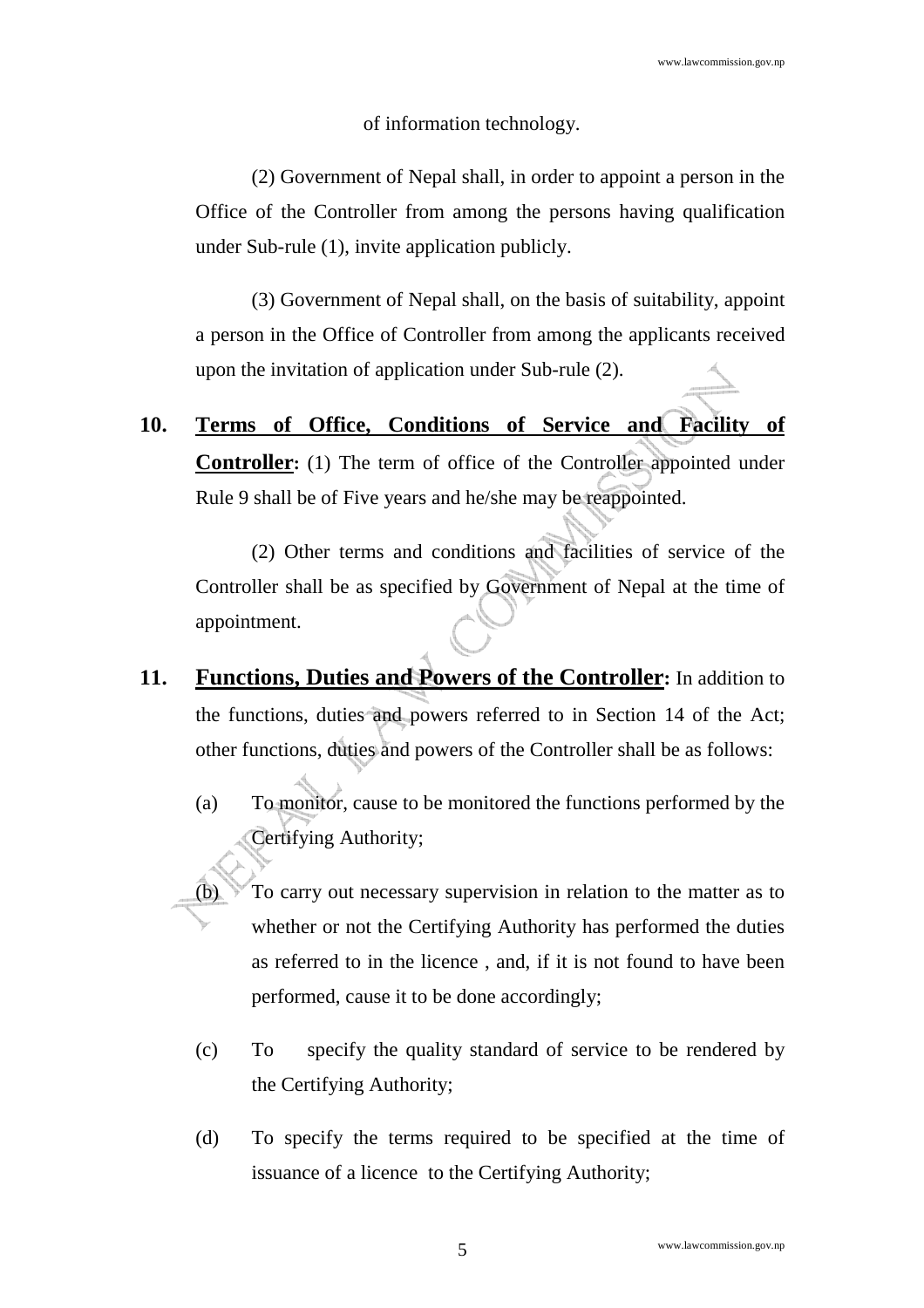- (e) To appoint an auditor as per necessity;
- (f) To monitor the functions and activities to be performed by the Auditor;
- (g) To perform such other functions as may be specified by Government of Nepal from time to time; and
- (h) To perform such other functions as may be required to implement the objectives of the Act and these Rules.
- **12. Application to be filed for the Licence for Certification:** (1) Any person, firm or company having the following qualification, desirous to act as a Certifying Authority, shall have to file an application along with the application fee of Five Hundred Rupees to the Controller in the format as referred to in Schedule-2:
	- (a) One who has paid-up capital of at least Ten Million Rupees or the assets equivalent thereof;
	- (b) In case of a foreign firm or company where at least twenty per cent shares are under the ownership of a Nepali citizen or firm or company;

Provided that, the Controller may provide such exemption from not applying the provision of this Clause wholly or partly, as he/she deems fit, to a firm or company desirous to act as a Certifying Authority that agrees a condition to fulfill (recruit) all the workers or employees from among the Nepali citizen having produced also necessary technical human resource in Nepal within one year from the date of operation and executes a contract accordingly.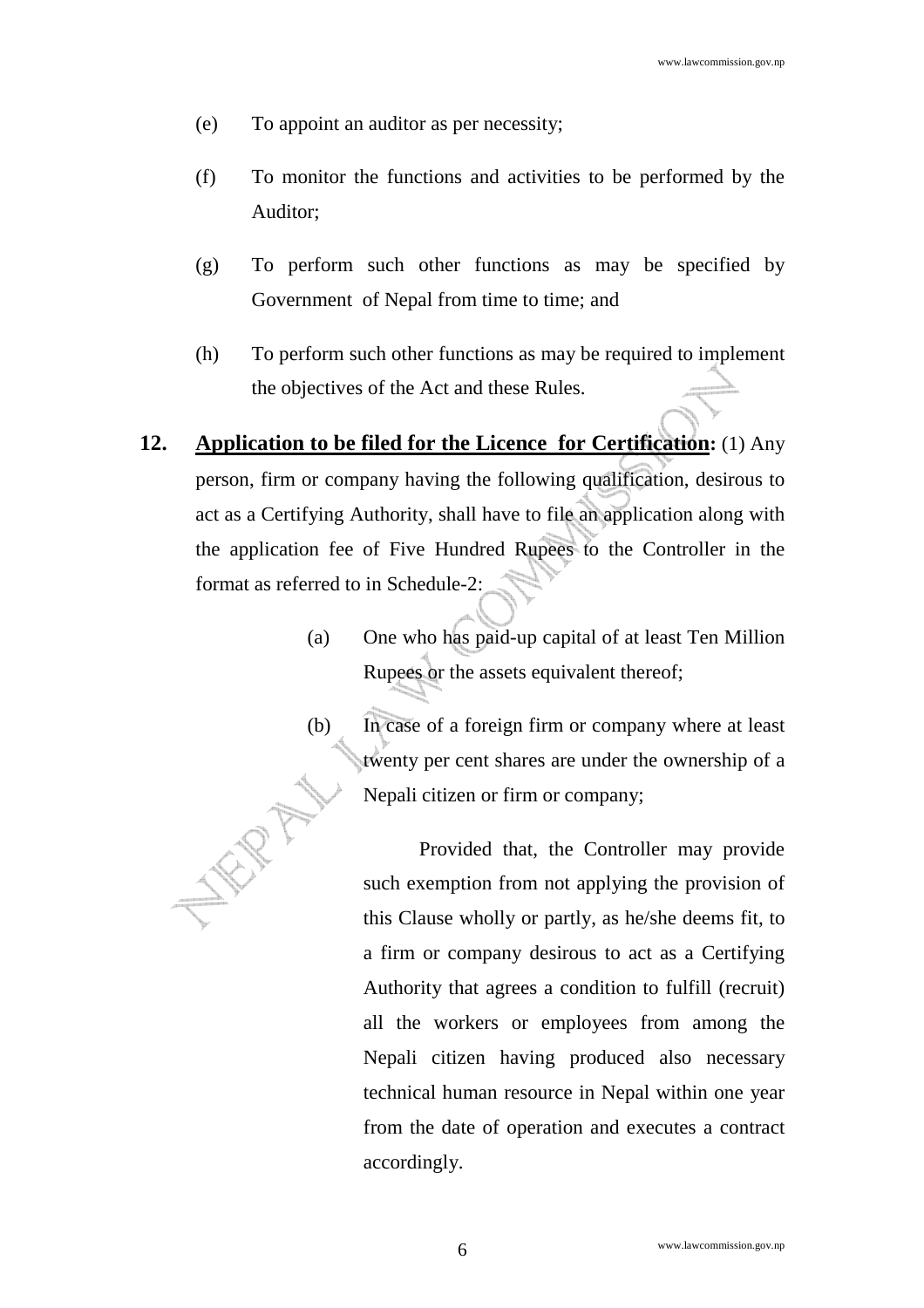- (c) One who has technical human resources required for performing the functions as a Certifying Authority;
- (d) One who has at least Ten years of experience in computer related works;
- (e) Where there is no person as a board of director who has been convicted by a court in any criminal offence.

(2) The following documents shall be included in the application to be filed under Sub-rule (1):

- (a) Certificate of registration of the firm or company;
- (b) Other necessary documentary evidence certifying the paid-up capital and assets of the firm or company;
- (c) An original copy of bank guarantee equivalent to Two Million Five Hundred Thousand Rupees with a time period of Six months issued by any WR commercial bank within the Nepal as a warranty for commencing the act of certification within Six months from the date of receipt of such a licence where a licence is received as a Certifying Authority;
	- (d) The details of joint venture, if any, in the computer related works with any foreign person, firm, company or institution;
	- (e) The evidence of any agreement, if any, made in relation to the performance of computer related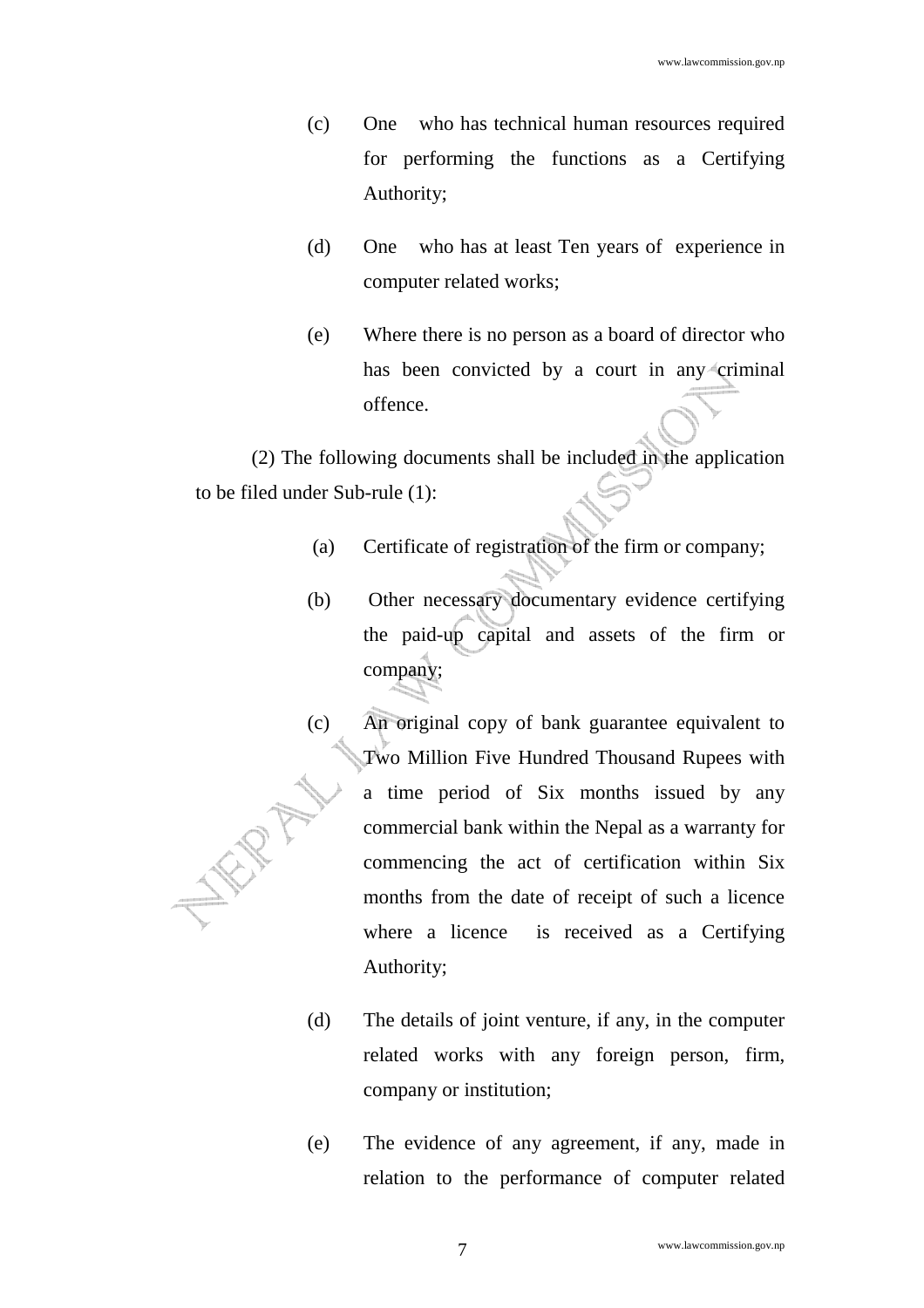works on a joint venture with any foreign person, firm, company or institution; and

- (f) Other details as may be requested by the Controller.
- **13. Inquiry into the Application:** (1) While conducting an inquiry into the application under Sub-rule (1), the Controller may issue an order to furnish the documents or details under Sub-rule (1) of Rule 12, if such documents or details are found not to have been submitted or found to be inadequate.

(3) The applicant shall have to submit the additional documents or details as may be requested by the Controller under Sub-rule (2).

**14. Issuance of a Licence :** (1) While conducting an inquiry into the application under Rule 13, the Controller shall, if he/she deems appropriate to give a licence to the applicant, grant a licence to the applicant in the format as referred to in Schedule-3, within Sixty days from the registration of the application upon collecting Twenty-Five Thousand Rupees as a fee for the licence .

(2) Where the Controller has, in addition to the documents attached with the application filed under Sub-rule (1) of Rule 12, requested the applicant for additional documents or details under Subrule (2) of Rule 13, then the date of receipt of such additional documents or details shall be deemed to be the date of registration of the application.

(3) Upon investigation under Rule 13, the Controller shall, if he/she deems inappropriate to issue a licence to the applicant, have to inform the applicant with reason thereof in writing within Sixty days from the date of filing of the application.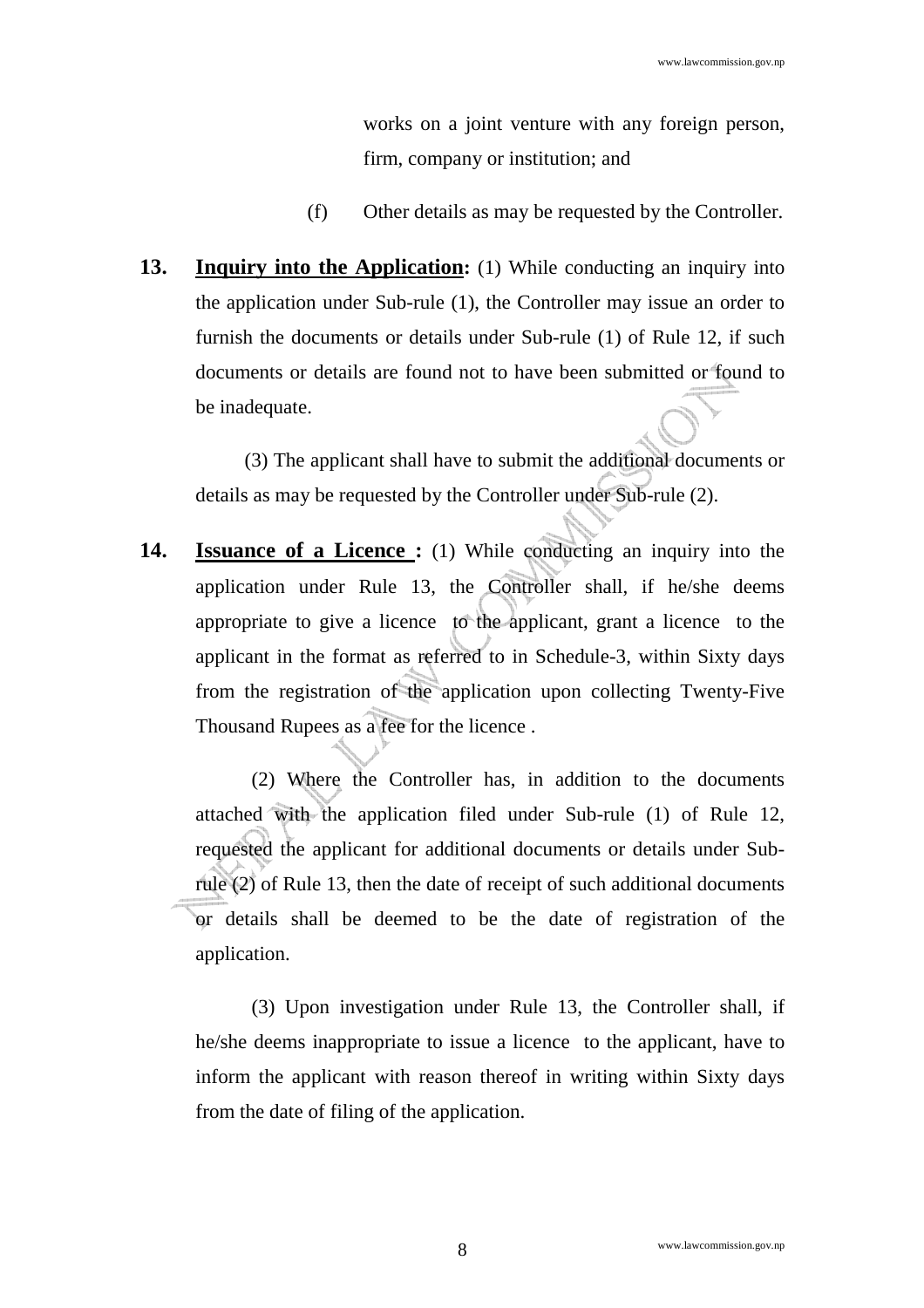- **15. Duration of a Licence :** The licence of the Certifying Authority granted under Rule 14 shall remain valid for a period of Two fiscal years.
- **16. Renewal of a Licence :** (1) The Certifying Authority desirous to renew the licence received by it shall file an application to the Controller in the format as referred to in Schedule-4 along with Twenty Thousand Rupees as renewal fee including a bank guarantee under Clause (d) of Sub-rule (2) of Rule 12 Thirty days in advance before the expiry of duration as referred to in Rule 15.

 (2) The Controller shall decide on the matter whether or not it shall renew a licence within Fifteen days from the registration of the application file for the renewal of a licence under Sub-rule (1).

 (3) If a decision has been taken to renew the licence under Subrule (2), the licence shall be returned to the applicant after denoting the content of renewal in the concerned licence .

17. **Renewal of a Licence may be Denied:** (1) The Controller may, in the following cases, deny to renew a licence of the Certifying Authority:



- (a) If the Certifying Authority has not furnished any documents or details required to be furnished along with the application to be filed for the renewal;
- (b) If any documents or details having in ownership or access of the Certifying Authority are not submitted as may be requested by the Controller;
- (c) If the Controller has obtained a reliable ground that the firm or company obtaining a licence to act as a Certifying Authority is in the process of liquidation;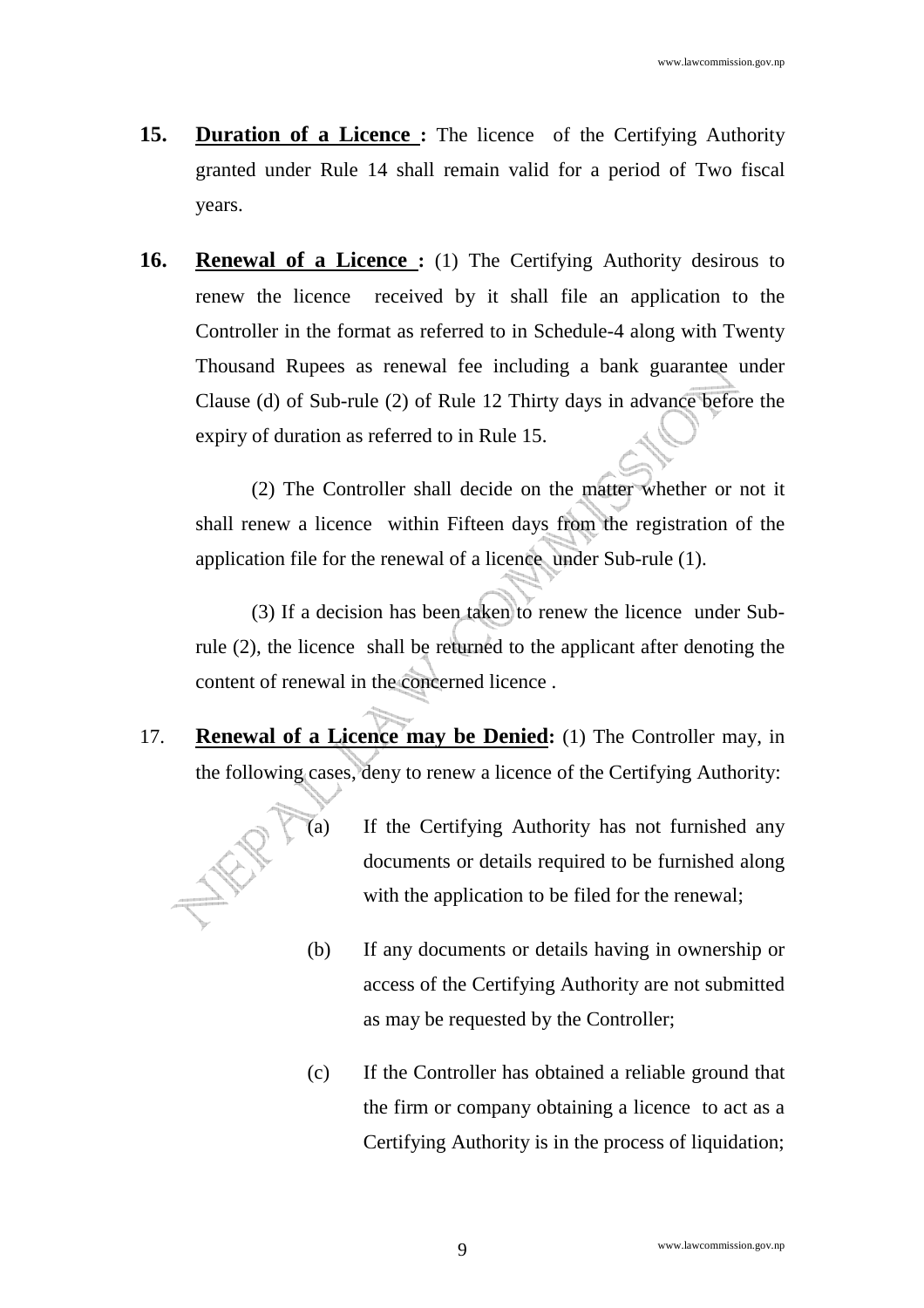- (d) If the Certifying Authority has become insolvent and a case relating thereto is under consideration in any court within Nepal;
- (e) If the bank guarantee submitted by the Certifying Authority is suspended or forfeited by the Controller;
- (f) If the firm or company obtaining a licence as a Certifying Authority and the board of director or proprietor or partner thereof is convicted for an offence of deceit, fraud and forgery in any act related with one's transaction or for the offences under the Act;
- (g) If the Certifying Authority is found to be unsuccessful to comply or cause to be comply with the guidelines relating to security of electronic record or the procedures of certification submitted by it or contravenes such guidelines or procedures of certification;
	- If the report on performance of work is not submitted;
- (i) If it is found, from the report on work performance, inappropriate to allow the Certifying Authority to perform the work of certification.

(2) Prior to taking any decision on a matter for not renewing licence under Sub-rule (1), a reasonable opportunity shall be given to the Certifying Authority for presenting its clarification having specified the reason for the denial of renewal of its licence.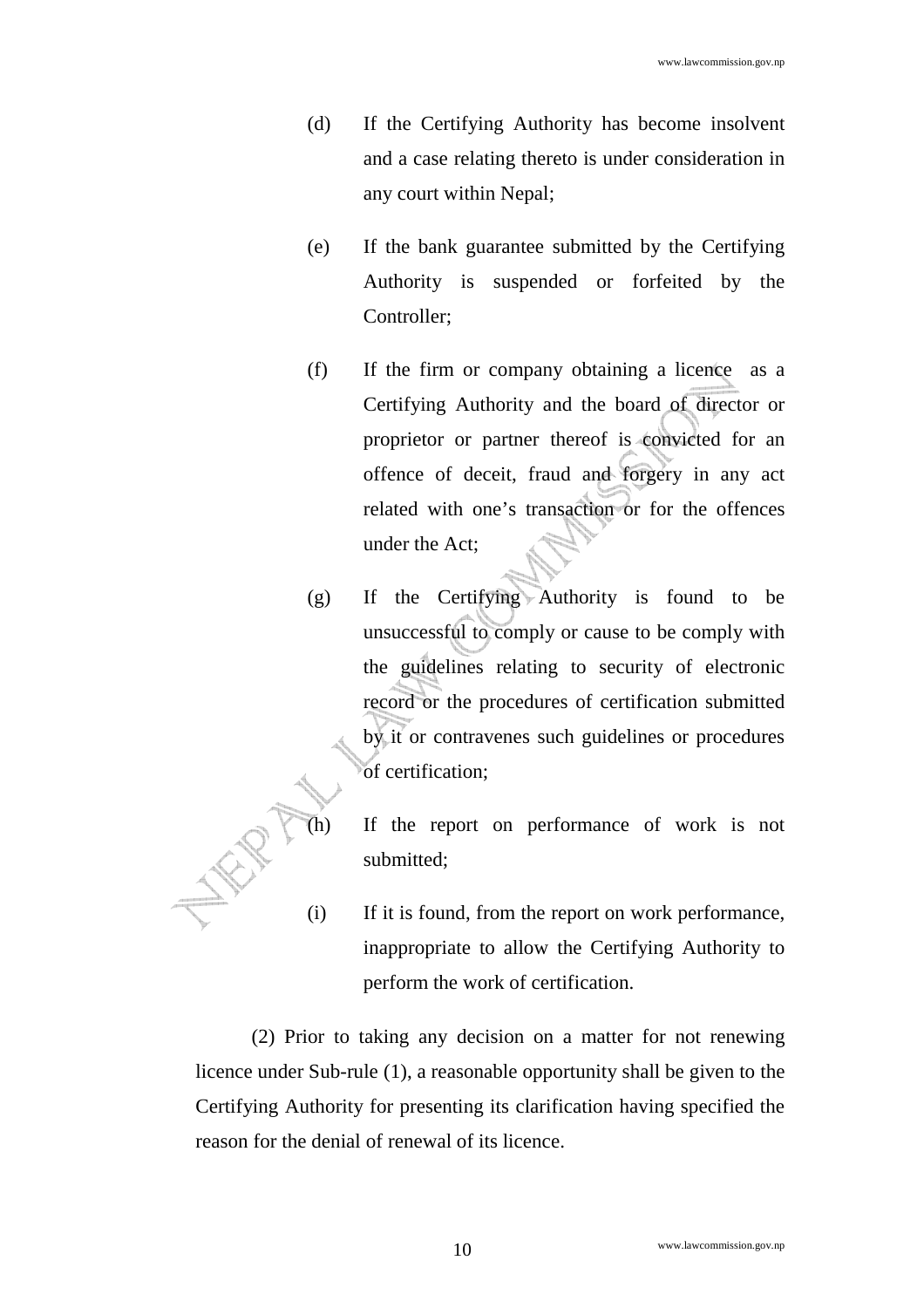(3) If clarification is not submitted under Sub-rule (2) or the clarification submitted is found to be unsatisfactory, the Controller shall, after making a decision for not making renewal of a licence, give the information thereof to the Certifying Authority.

(4) If a decision has been taken for not making renewal of a licence under Sub-rule (3), a notice thereof shall be published in any national-level daily newspaper.

- **18. Functions to be commenced:** (1) The Certifying Authority shall commence the act of certification under the licence only after the fulfillment of the followings functions:
	- (a) Recognition should be given by the Controller to the details relating to the process of certification submitted to the Controller by the Certifying Authority.
	- (b) The Certifying Authority shall have to create its key pair and a public key of such keys shall have to hand over to the Controller.



- (d) The evidence of the matter that an arrangement of mutual certification with other certifying authority has already been made, and shall have to furnish to the Controller by the Certifying Authority.
- (2) Duration for commencing the acts under Rule (1) by the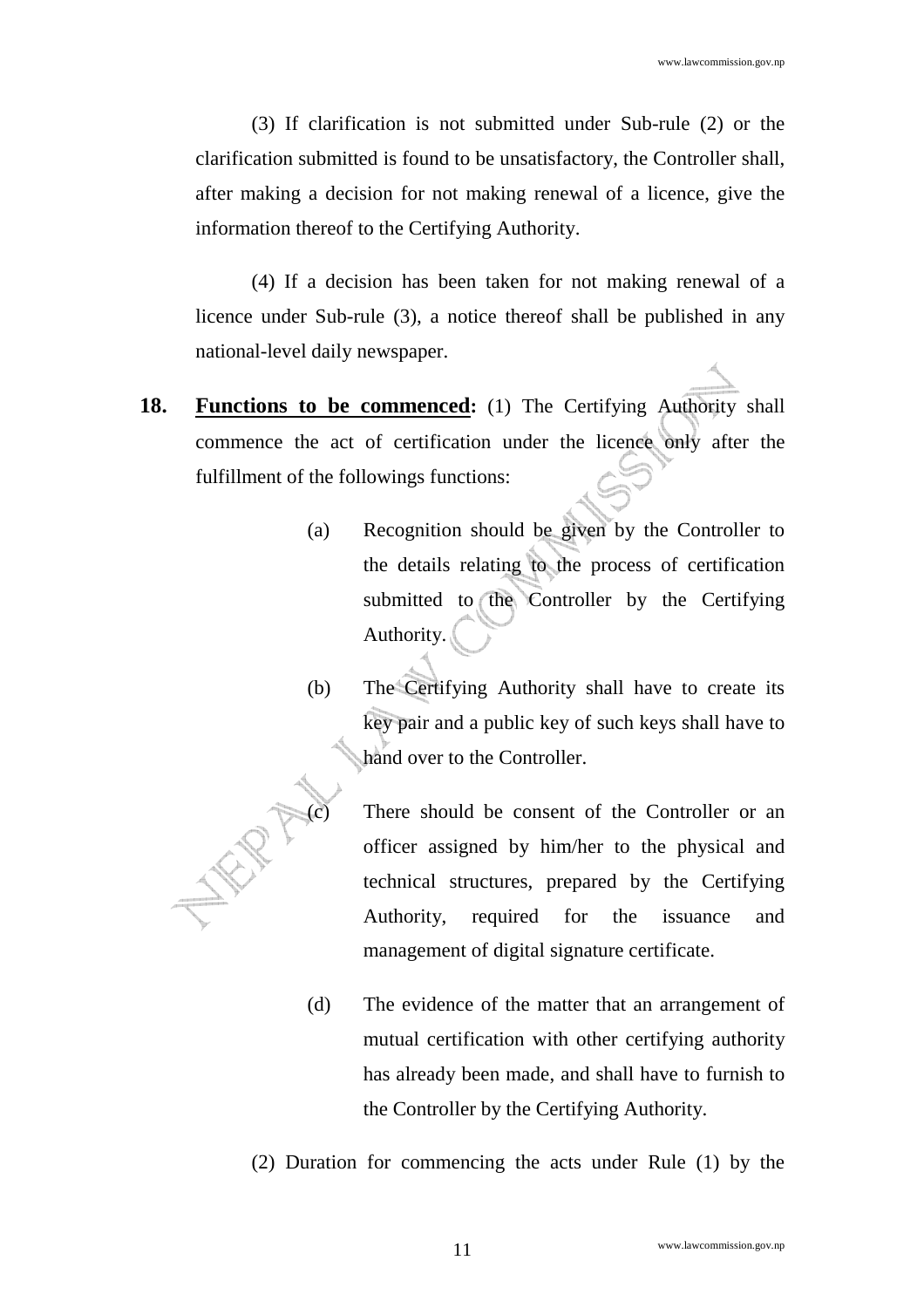Certifying Authority shall not be more than Six months from the date on which the said Authority has obtained a licence of certification.

- **19. Procedures to be followed upon Suspension of Licence:** (1) If the circumstance warrants to suspend a licence of any Certifying Authority under Section 20 of the Act, the Controller shall have to fulfill the following procedures:
	- (a) To ask the Certifying Authority a written explanation in relation to divergence found in the documents, details, financial and physical sources submitted at the time of issuance of a licence;
	- (b) To ask the Certifying Authority a justification of cash and other financial sources owned by the Certifying Authority for the purpose of making investigation in relation to divergence found in capital structure submitted at the time of issuance of licence ;

To cause the bank account, remained in the name of such a Certifying Authority or its relatives, to be frozen until the justification of financial sources is received under Clause (b).

(2) Where an explanation is asked in writing under Clause (a) of Sub-rule (1), the Certifying Authority shall have to submit an explanation in writing to the Controller within Three days from the date on which such an explanation is so asked.

(3) The Controller may, if he/she deems a reasonable ground to suspend a licence of the Certifying Authority by the actions taken under Sub-rule (1), suspend the licence of such a Certifying Authority.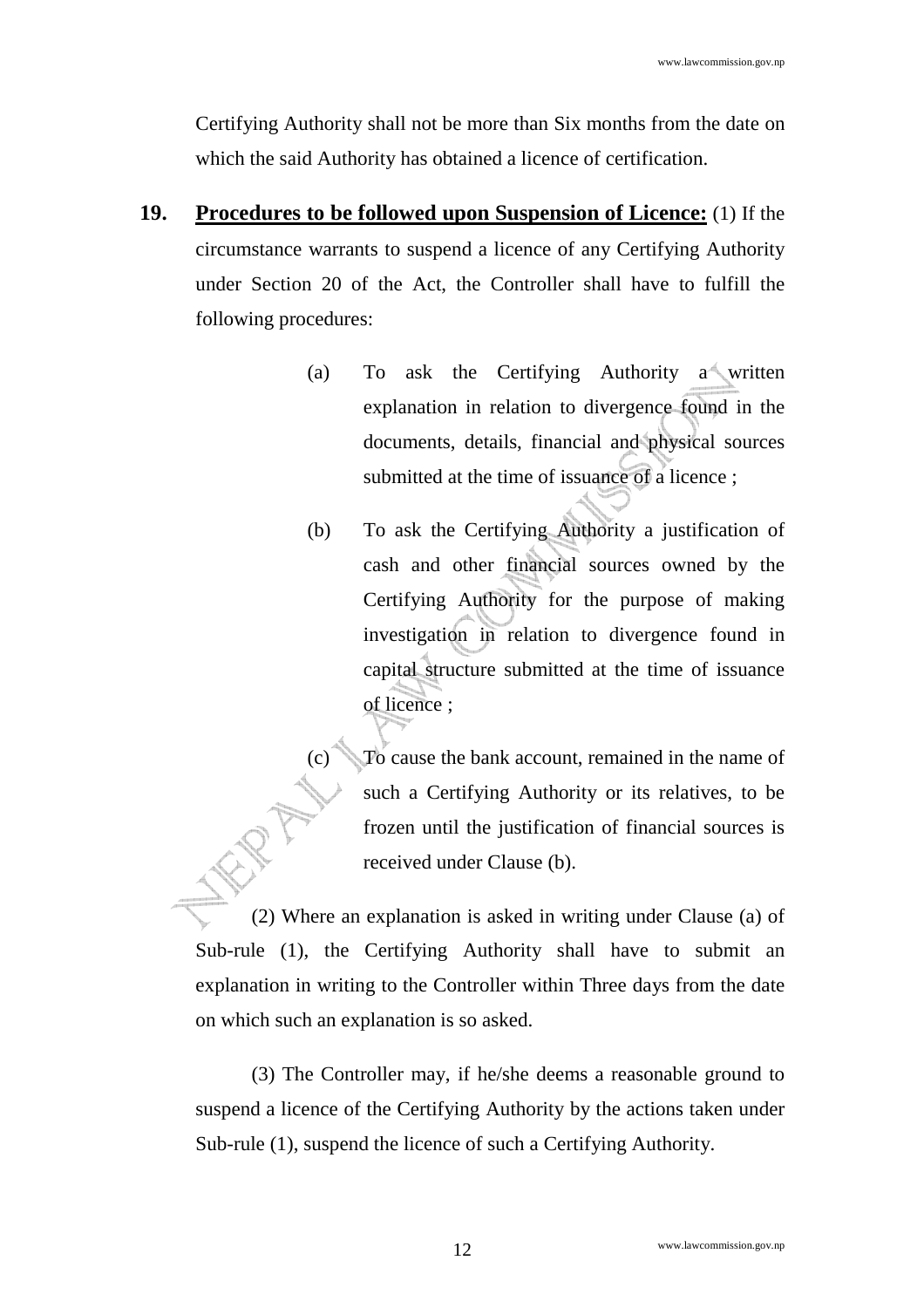(4) If a licence of any Certifying Authority is required to be suspended under Sub-rule (3), then the duration of such a suspension shall not be more than Thirty days.

(5) The proceeding of the licence suspended shall have to finalize within a period referred to in Sub-rule (4).

(6) A notice of suspension of a licence of the Certifying Authority, made under Sub-rule (3), shall have to publish in any national-level daily newspaper.

(7) The cost, incurred in course of publication of a notice under Sub-rule (6), shall be borne by the concerned Certifying Authority.

- **20. Procedures for Revocation of a Licence:** (1) The Controller shall, while revoking a licence of the Certifying Authority under sub-section (1) of Section 21, fulfill the following procedures:
	- (a) The Controller shall, with respect to revocation of a licence of the Certifying Authority, give an opportunity of presenting case in relation to the accusation charged against the Certifying Authority by specifying reasons of the revocation of licence and giving a time-limit of Seven days to it.
	- (b) The controller may, if it considers fit to ask any additional documents or details in relation to the defense presented by the Certifying Authority within the time-limit as referred to in Clause (a), issue order in that respect to the Certifying Authority to submit such documents or details within Three days.
	- (2) The controller may, if the defense presented by the Certifying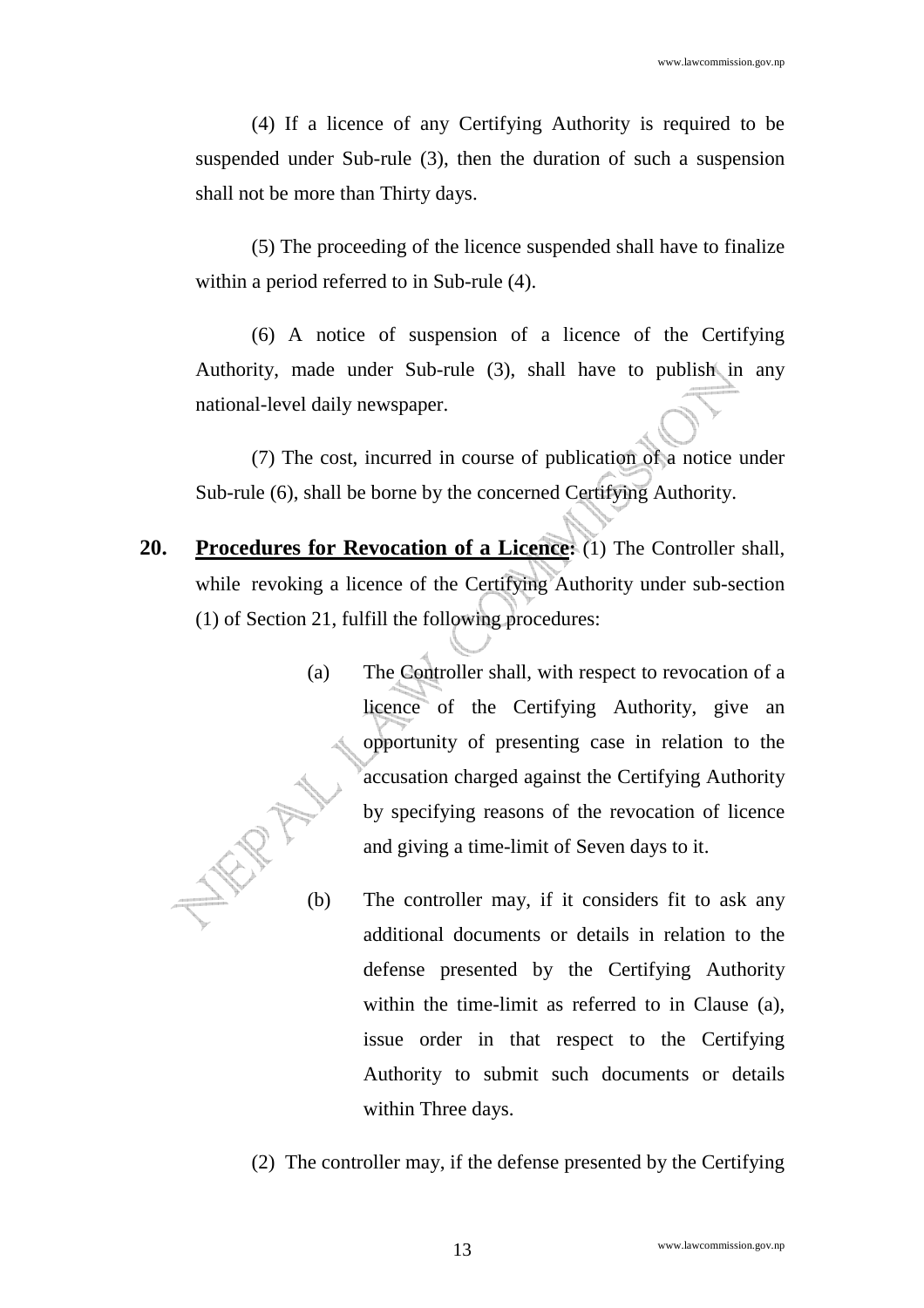Authority under Clauses (a) and (b) is found to be unreasonable, give order of revocation of licence of the Certifying Authority.

(3) The Certifying Authority shall be liable to a reasonable compensation for the damage and loss caused to anybody by the reason of the intentional or negligent act or activities of the Certifying Authority or its employees, as the case may be, or by the reason of noncompliance of any order made under the Act, these Rules or by the Controller.

(4) The compensation referred to in Sub-rule (3) shall be deducted from the bank guarantee of the Certifying Authority given under Clause (d) of Sub-rule (2) of Rule 12.

(5) The bank guarantee, equivalent to the amounts leftover after the deduction for compensation under Sub-rule (4), shall have to be release within Fifteen days from the date of revocation of a licence.

- **21. Certifying Authority may stop the Business:** Any certifying Authority may, by fulfilling the following procedures, stop the business relating to certification:
	- (a) By giving a written notice to the Controller prior to at least Ninety days from the date on which the business relating to certification is intended to stop or the time-limit of a licence of the Certifying Authority is expired;
	- (b) By publishing, prior to at least Sixty days from the date on which the business is intended to stop after giving a notice under Clause (a), a public notice thereof in the national-level daily newspaper;
	- (c) By giving a notice that the business is going to be stopped by it prior to at least Sixty days of the stopping of the business to all the subscribers operated under it and other Certifying Authorities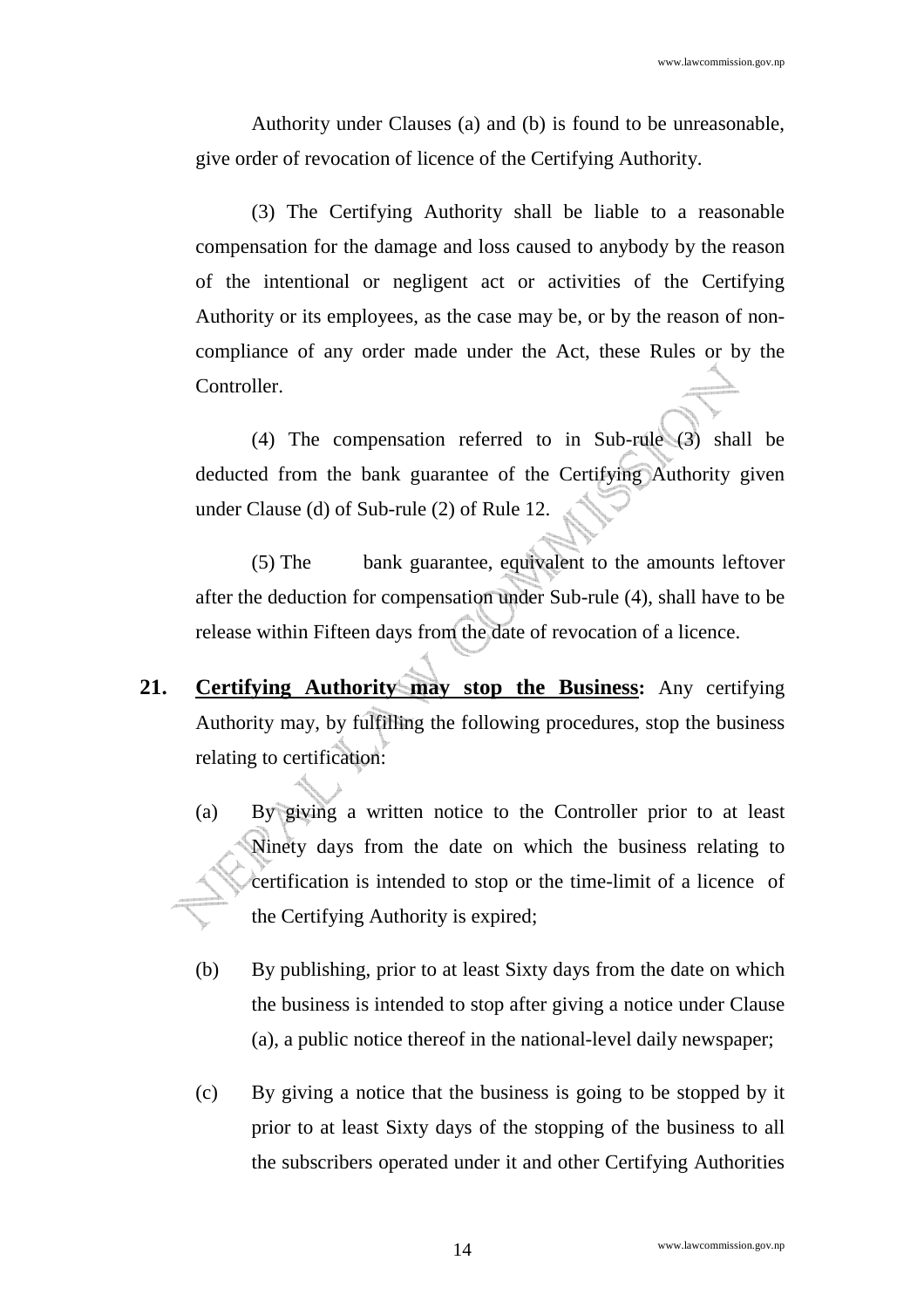of which the arrangement of certification of digital signature has mutually been made.

- (d) By dispatching the notices under Clauses (a), (b) and (c) through email with digital signature or by registry from the post;
- (e) By revoking all the digital signatures issued by it whether or not there is a request made by any subscriber within the date specified by it to stop the business;
- (f) By making arrangement for stopping the business without causing, to the extent possible, inconvenience to the subscribers;
- (g) By making an arrangement to secure the documents, records relating to the acts or transactions carried out by it or the digital signature certificate issued by it for a period up to seven years from the date on which the business is stopped;
- (h) By making an arrangement for providing compensation of an amount equivalent to the fees to be charged to obtained a new certificate to the subscribers of digital signature certificate issued after specifying a duration which may remain valid even after the date on which it may stop the business;
- By giving the Controller, after deleting a private key by the Certifying Authority, the information of time and date of the deletion after the expiry of duration of validity of subscriber's certificate.
- **22. To Deposit Royalty:** The Certifying Authority shall have to deposit as a royalty at least Two per cent amount of the total income, received for the issuance of digital signature certificate by it, within the first week of every month to the Office of the Controller or any bank or financial institution specified by him/her.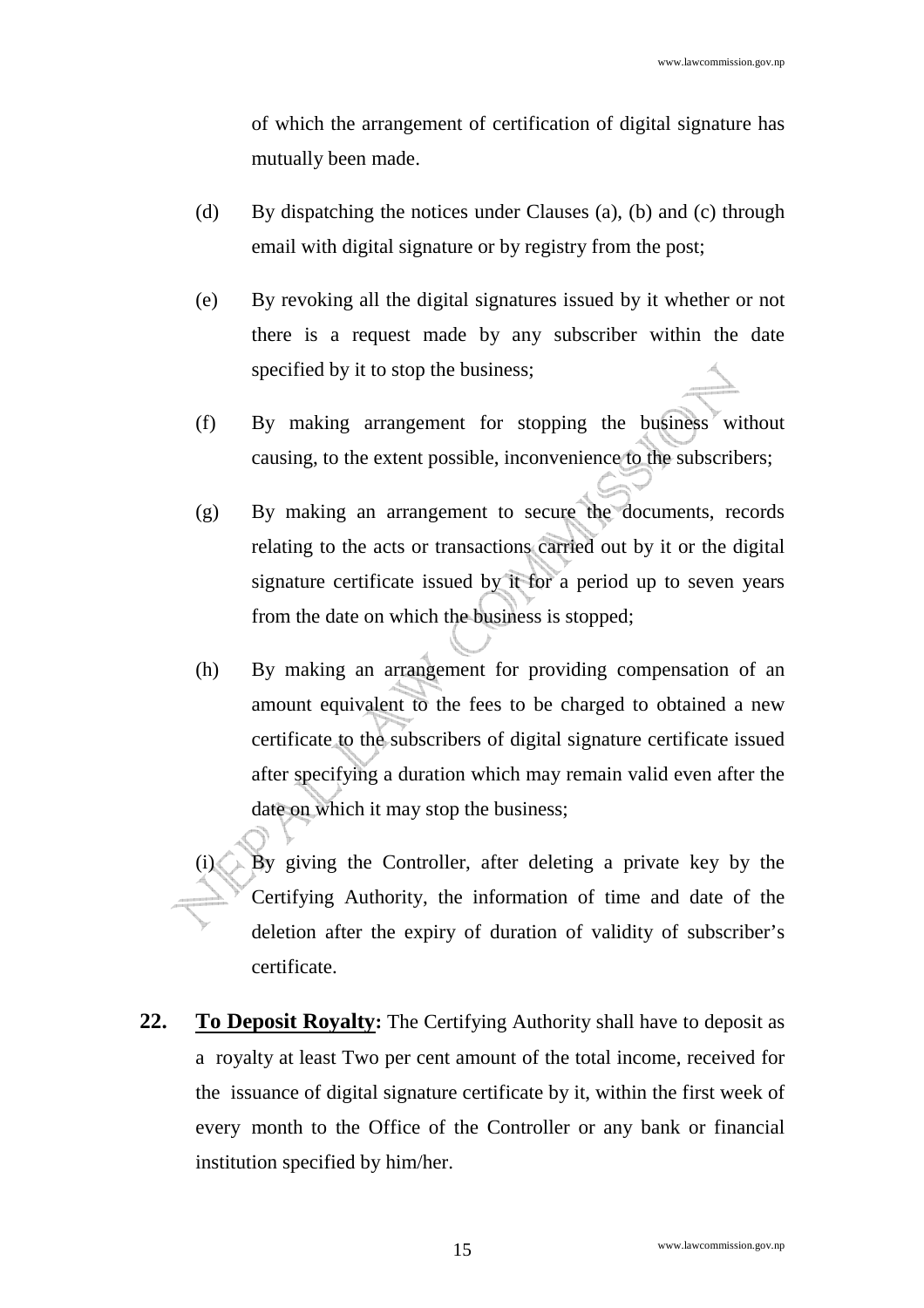- **23. Other Functions, Duties and Powers of the Certifying Authority:** In addition to the functions, duties and powers referred to in Section 17 of the Act, other functions, duties and powers of the Certifying Authority shall be as follows:
	- (a) To determine procedure for issuing a certificate;
	- (b) To determine procedure to be followed upon suspension and revocation of a certificate;
	- (c) To determine procedure for releasing suspension of certificate, if any;
	- (d) To conduct necessary monitoring on the matter as to whether or not an act has been performed pursuant to the certificates issued.
- **24. The Controller may make inquiry:** (1) Where the Controller believes with the fact that no compliance of the Act or Rules has been made, as the case may be, by the Certifying Authority or other concerned person, as the case may be, the Controller him/herself may make necessary inquiry in that respect or cause the same to be done through any other officer employee.

(2) While making or causing an inquiry to be done under Sub-rule (1), the Controller or the Officer employee assigned by him/her, as the case may be, shall have to comply with the following procedures:

- (a) To cause the concerned Certifying Authority or other person concerned, as the case may be, to be appeared before him/her and to make an inquiry with him;
- (b) To form an inquiry committee under the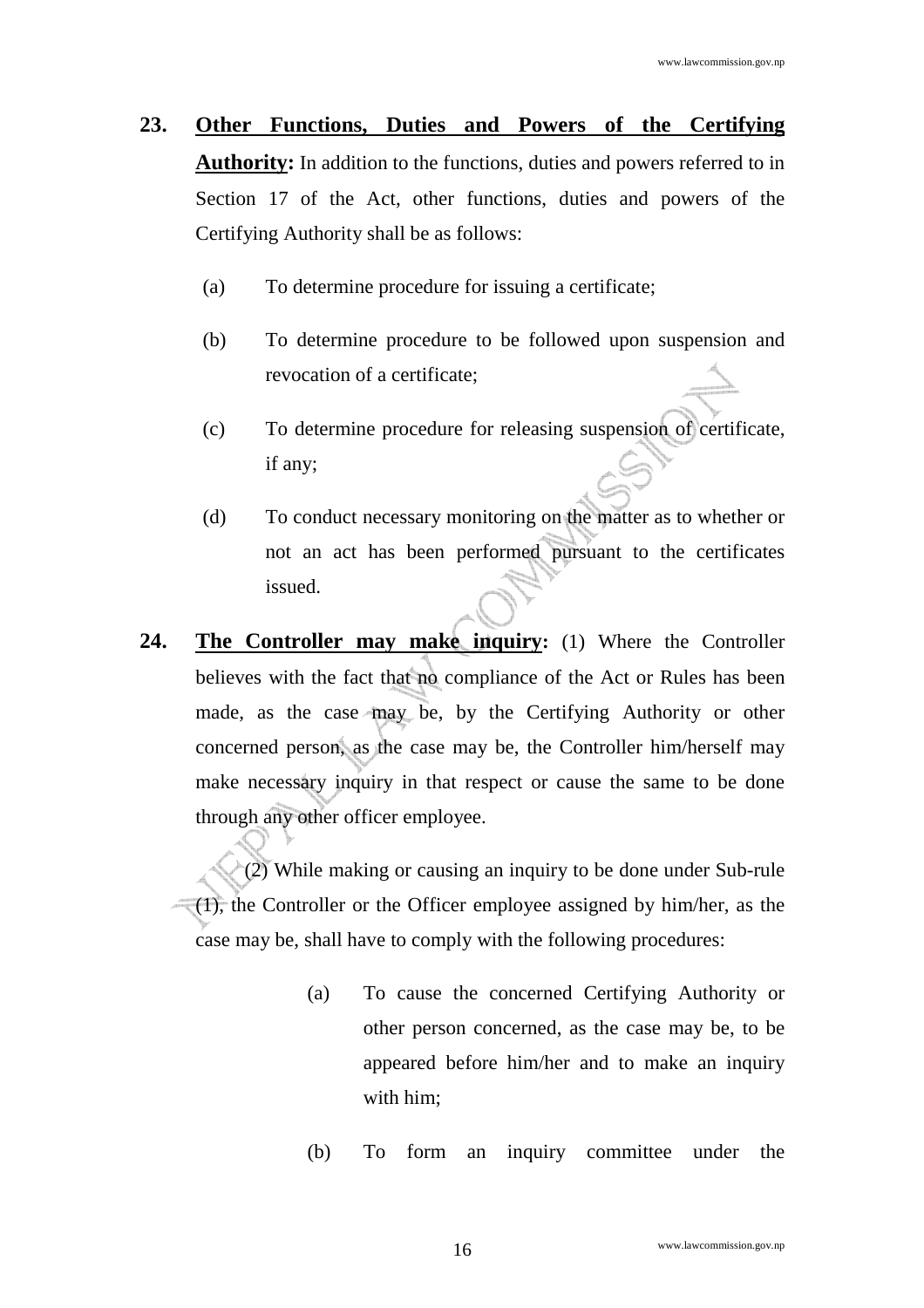coordination of the Controller or the officer employee assigned by him/her comprising of, among others, an expert of the concerned subject if the inquiry is deemed to be done in a particular subject and to initiate the proceeding of inquiry;

- (c) To suspend or revoke the licence , as the case may be, of the Certifying Authority if so deemed, as a result of inquiry under Clause (b);
- (d) To cause a reasonable compensation to be provided for the loss and damage caused to anybody else due to noncompliance the Act or these Rules by the Certifying Authority or any other person concerned.

#### **25. Procedures for recognition of a Foreign Certifying Authority:**

(1) Any Certifying Authority, obtaining a licence for certification under the laws of a foreign country, desirous to act as a Certifying Authority within Nepal, may file an application before the Controller attaching the following documents and details mentioning that it is desirous to act as a Certifying Authority within the Nepal:



- (a) certified copy of the licence obtained to act as a Certifying Authority in abroad;
- (b) details of paid up capital or assets, as the case may be;
- (c) evidences and details showing that the terms and qualification to be fulfilled by the Certifying Authority under the Act and these Rules, are met;
- (d) other details as asked by the Controller.

(2) The Controller shall, if he/she deems, from the documents and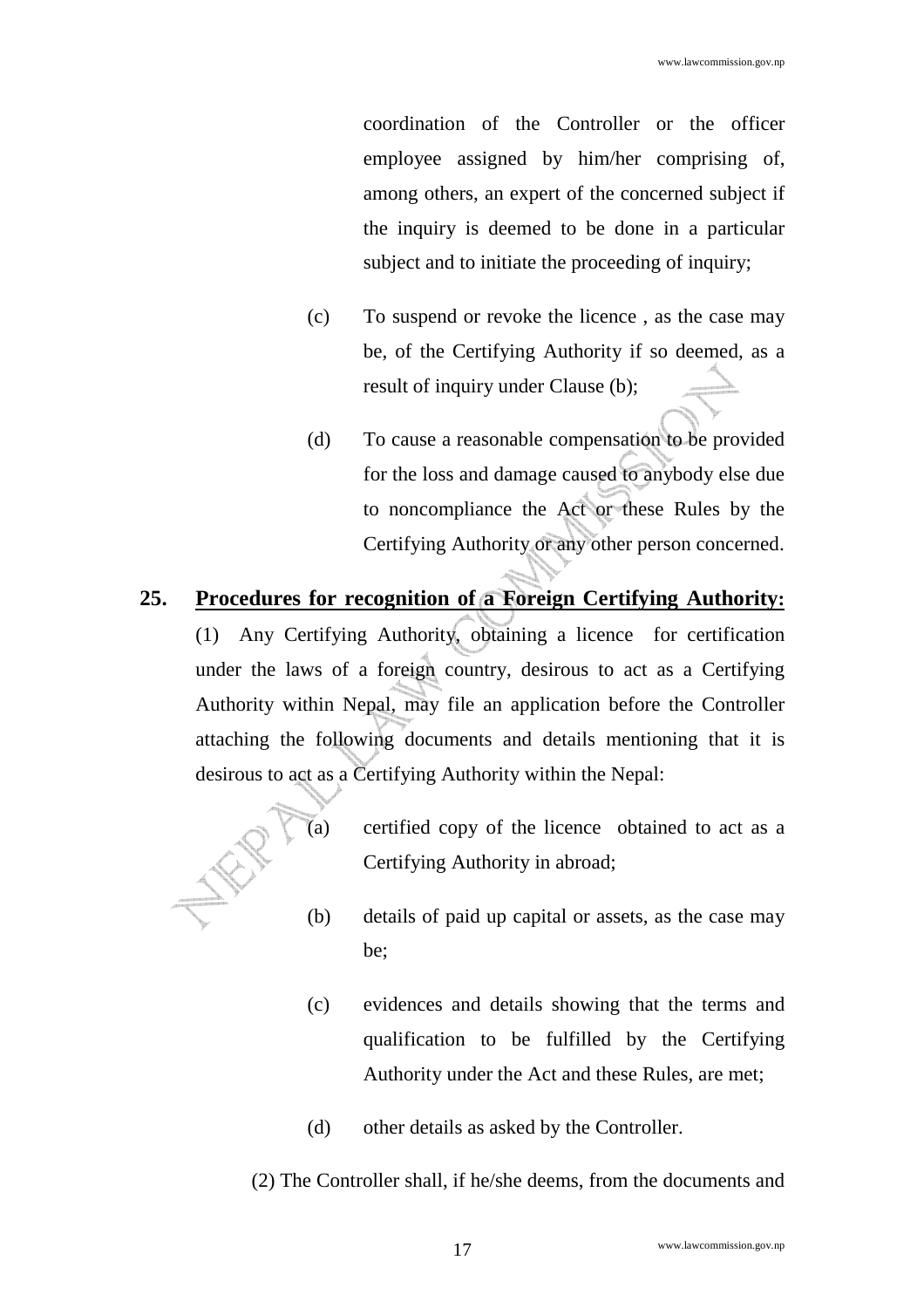details received along with the application under Sub-rule (1), appropriate for recognition to such a foreign Authority to act as a Certifying Authority, submit to Government of Nepal for approval by proposing the conditions required to be followed by such an Authority.

(3) Government of Nepal may, if the submission for approval has been made before Government of Nepal under Sub-rule (2), give permission to act as a Certifying Authority after making any modification or alteration, if so required, to the conditions proposed by the Controller.

(4) If the approval from Government of Nepal is obtained under Sub-rule (3), a notice of the recognition so granted to act as a Certifying Authority shall be published in the Nepal Gazette mentioning the conditions, if any, required to be abided by such a foreign Authority after receiving fees and bank guarantee to be charged upon the grant of a licence to such a foreign Authority to act as a Certifying Authority under these Rules.

(5) If the conditions specified in the notice under Sub-rule (4) are not complied with or an act is committed in contravention to the Act or these Rules, as the case may be, the Controller shall with the approval from Government of Nepal revoke the recognition of such Certifying Authority and publishes a notice thereof in the Nepal Gazette.

### **Chapter-4**

### **Provisions relating to Auditor and Audit of Performance**

**26. Appointment of Auditor:** (1) The Controller may, as per the necessity, appoint an Auditor in each year on contract to audit the performance of the Certifying Authority.

(2) While making appointment in the Office of the auditor under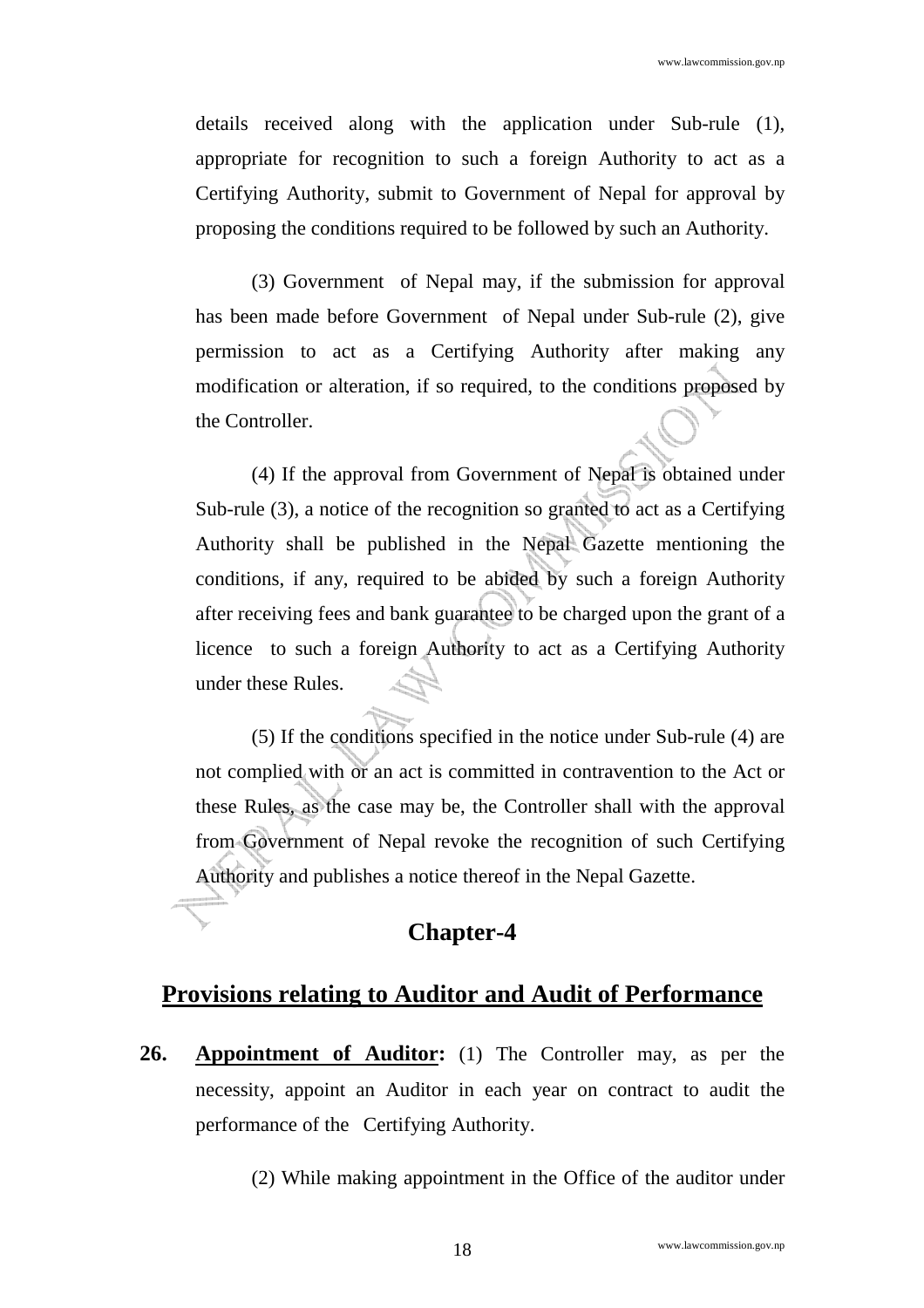Sub-rule (1), it shall be done from among the persons having the following qualifications:-

- (a) One who has at least Bachelor's Degree in information technology or any subject equivalent thereto, from a recognized academic institution and has at least Ten years experience in computer field; or
- (b) One who has at least Bachelor's Degree in management, finance or commercial law from a recognized academic institution and has Ten years experience in computer field.
- **27. Remuneration and Facility of Auditor:** The remuneration and facility of the auditor shall be as specified in the contract made at the time of his/her appointment.
- 28. Procedures of Performance Audit: (1) The auditor may, while conducting the audit of performance of the Certifying Authority, ask for the following details:



- Details of the entire functions performed by the Certifying Authority throughout the year;
- (b) The detail of the certificates issued by the Certifying Authority throughout the year;
- (c) Matter relating to monitoring and evaluation made by the Certifying Authority with respect to the functions mentioned in the certificate issued under Clause (b);
- (d) Statement of the amounts received by the Certifying Authority for the issuance of certificate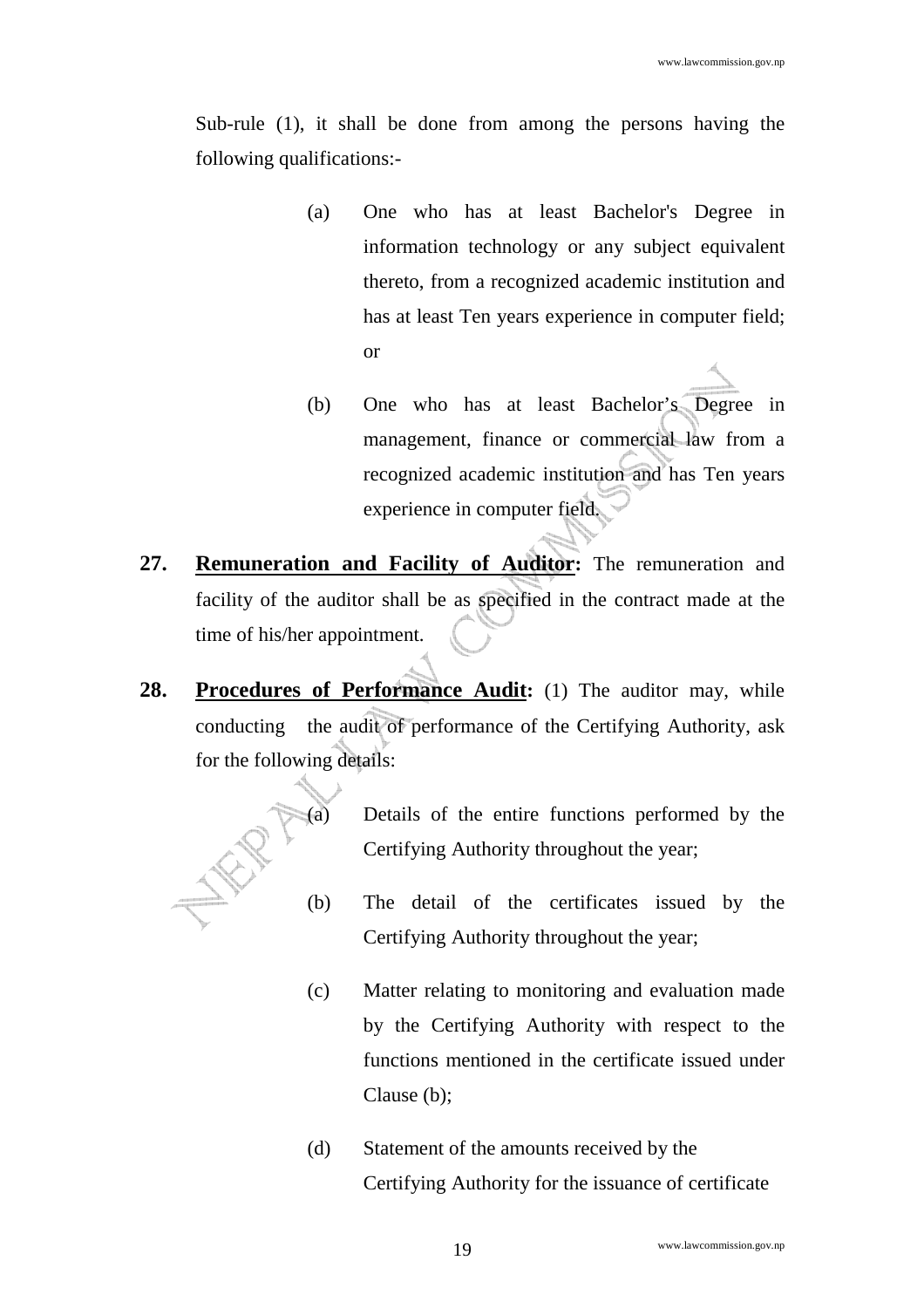#### throughout the year.

(2) The Controller shall, after the receipt of details referred to in Sub-rule (1), have to comply with the following procedures while conducting audit of the performance of the Certifying Authority:-

- (a) to observe the security procedure adopted by the Certifying Authority to secure its electronic record;
- (b) to observe the physical security procedure to be connected to an electronic record;
- (c) to evaluate the information technology quality standard being used by the Certifying Authority;
- (d) to examine the services rendered to the subscribers by the Certifying Authority;
- (e) to analyze the entire certification practices of the Certifying Authority;

(f) to evaluate into the matter as to whether or not the terms of agreement and understanding reached between a subscriber or other concerned party and the Certifying Authority are followed;

(g) to evaluate the matter as to whether or not the directions given from time to time by the Controller under the laws in force, and the terms referred to in the licence are followed;

(3) The auditor shall, after making evaluation under Sub-rule (2), have to submit the report thereof to the Controller within a period of Three months from the date of commencement of the business by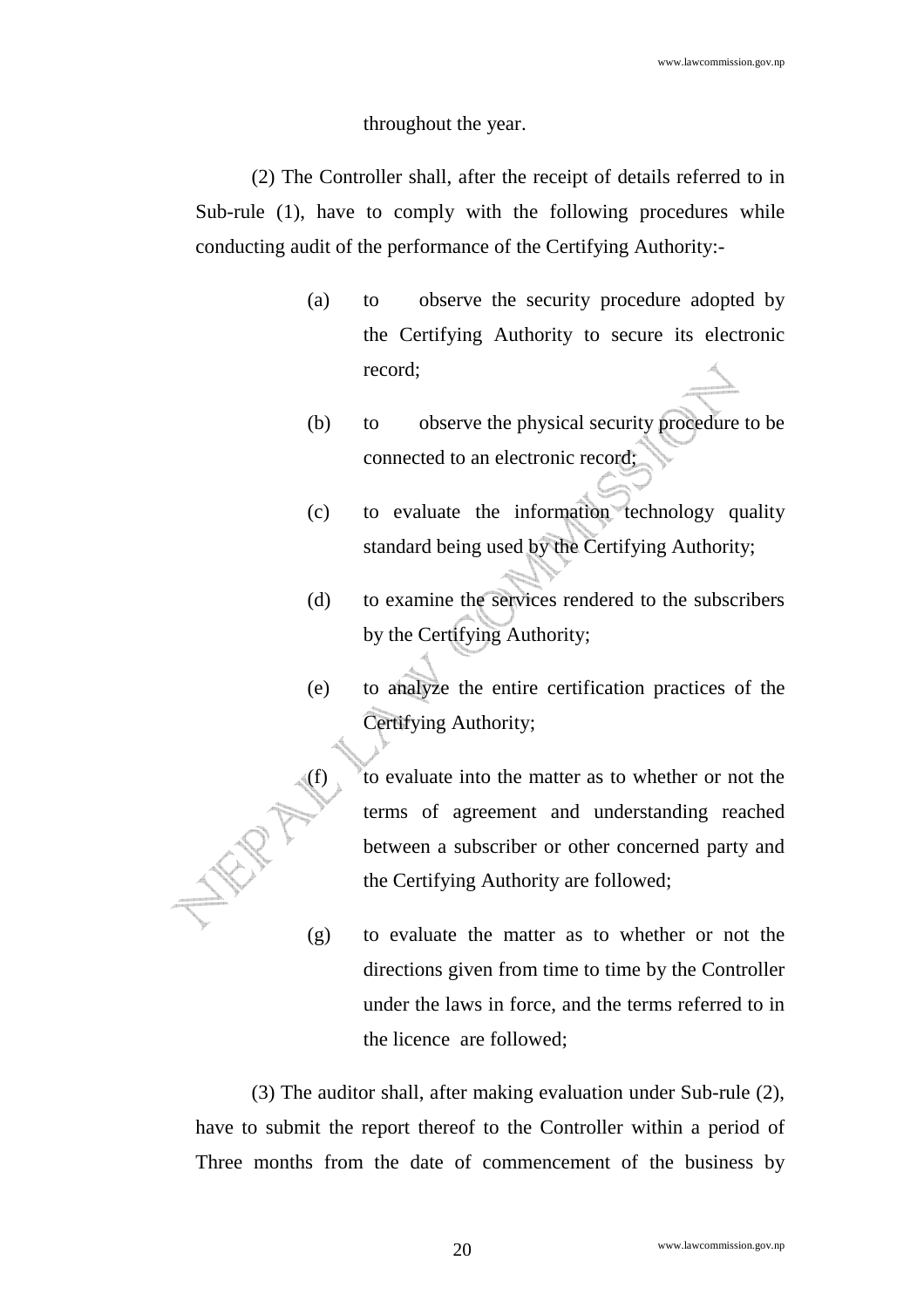him/her.

(4) The following matters shall, in addition to other matters, be included in the report under Sub-rule (3):

- (a) The errors found from the audit conducted by him/her for the performance of the Certifying Authority throughout the year;
- (b) The details of any additional directions, if any, required to be given to the Certifying Authority;
- (c) The details of any action, if any, required to be taken against the Certifying Authority.
- **29. Period to audit performance:** While conducting audit of the annual performance by the Auditor, the Certifying Authority shall have to cause the same to be completed within the following periods:-
	- (a) Within every Three months while causing to be conducted the audit of the depository;
	- (b) Within every Six months while causing to be conducted the audit of security procedure, physical security condition and business operation planning.
- **30. Disqualification of Auditor:** The following person may not be appointed in the Office of auditor:
	- (a) One who has taken any types of share or has a financial or commercial transaction or is deemed to have any types of interest, as the case may be, with the Certifying Authority the audit of performance of which is required to be conducted immediately;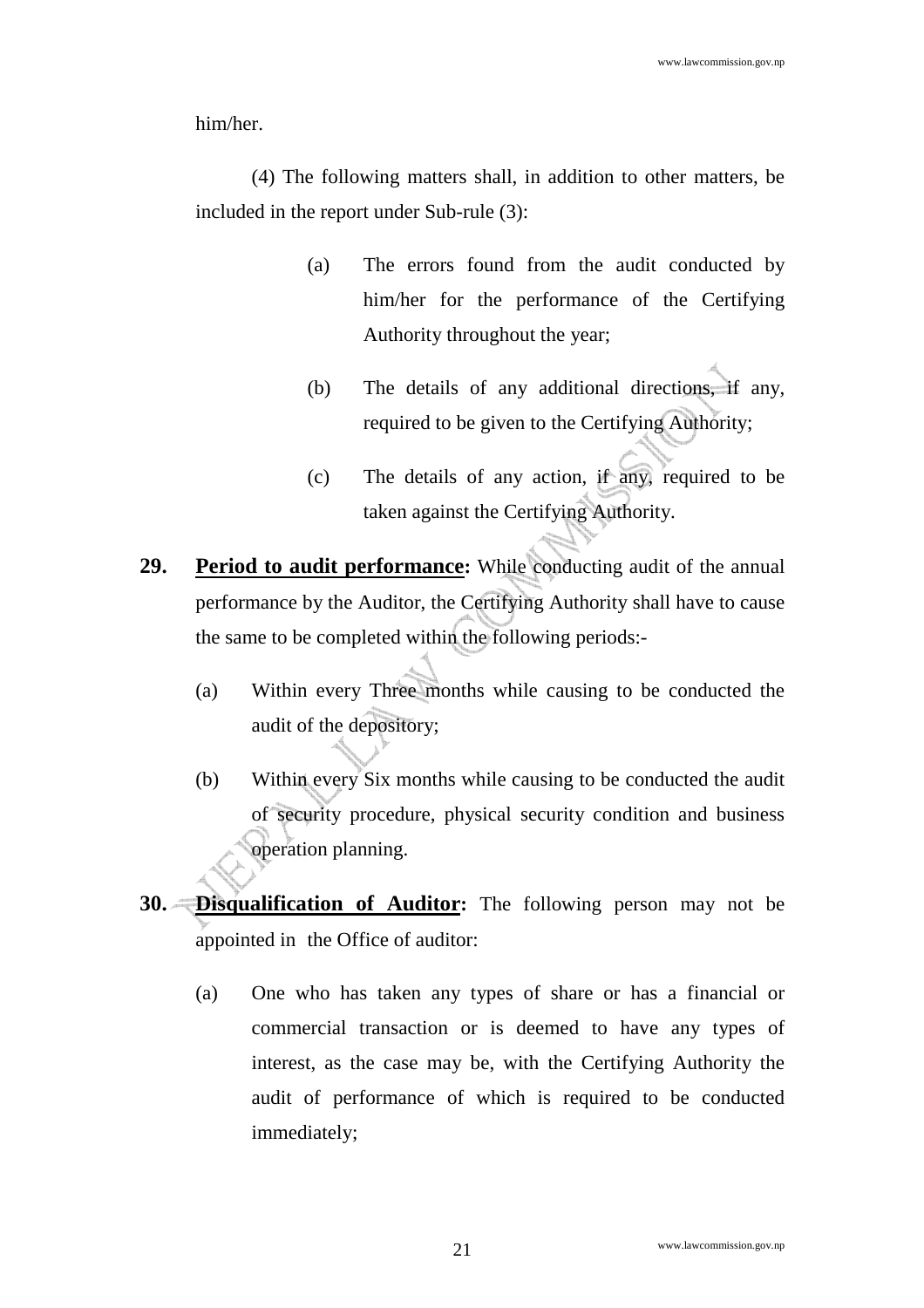- (b) One who has economic or commercial interest with the Certifying Authority or its any employee, as the case may be;
- (c) One who is a member of the same family of the Certifying Authority or its any employee

### **Chapter-5**

### **Provision relating to Digital Signature and Certificate**

**31. Application to be filed to obtain certificate:** (1) Any person, firm or company, desirous to obtain a certificate under Section 31 of the Act, shall have to submit an application in a format as referred to in Schedule -5 to the Certifying Authority.

(2) The Certifying Authority shall conduct necessary inquiry into the application filed under Sub-rule (1). While so conducting inquiry, an inquiry shall made on the following matters in particular:-

> (a) whether or not the application received is authentic or legally valid;



- whether or not the applicant enlisted in the list of doubtful (suspicious) subscribers;
- (c) doubtful (suspicious) subscribers;<br>(c) ground to believe that the applicant him/herself is, without the support of any other person, capable to use such a certificate;
	- (d) whether or not the applicant has agreed to publish the details of certification in the Directory;
	- (e) whether or not an audit for the authenticity of identification of the details of procedure of certification, submitted by the applicant, has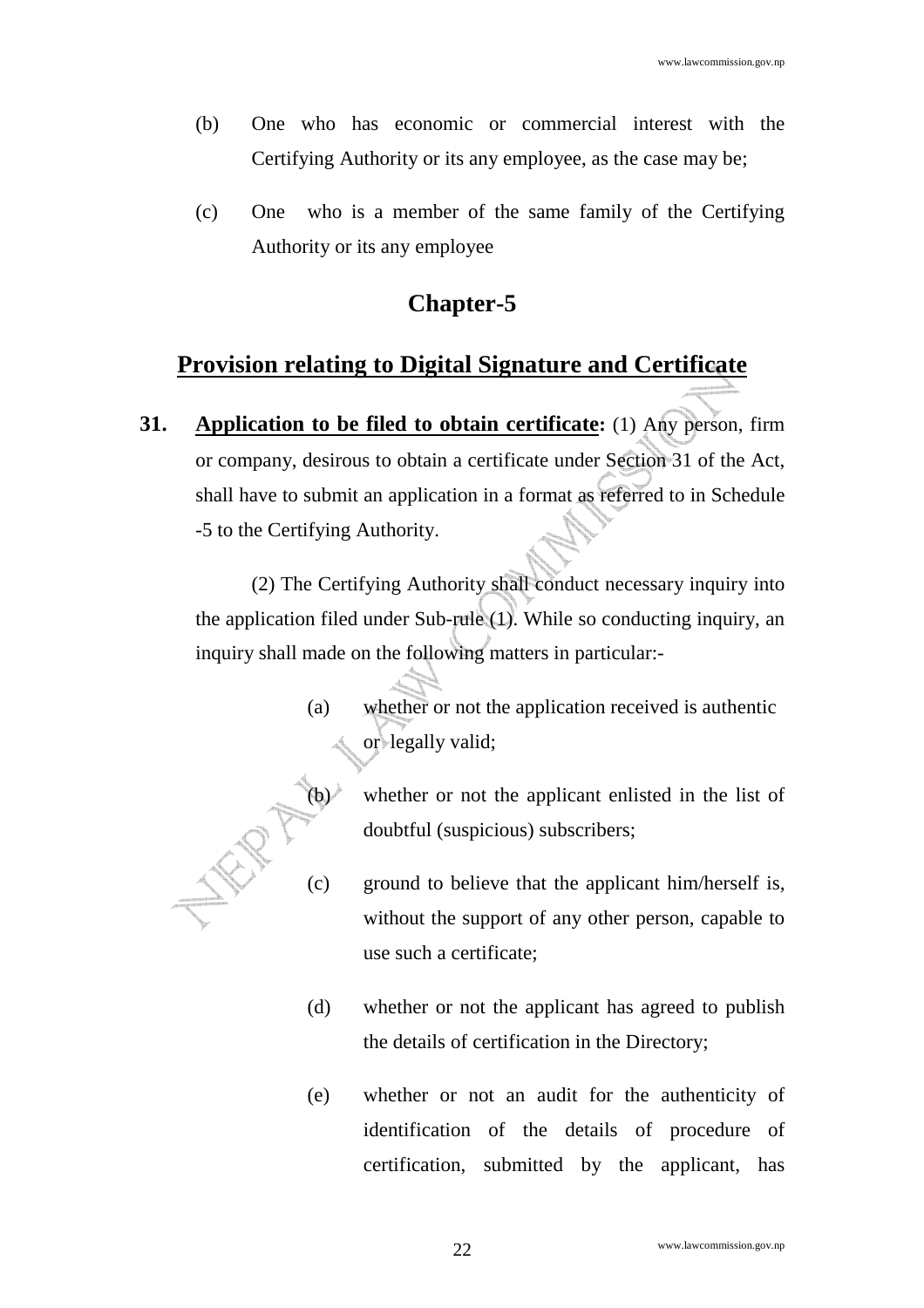#### already been conducted or completed.

(3) While conducting an inquiry pursuant to Sub-rule (2), the Certifying Authority may, if it deems necessary to ask any additional details with the applicant, demand such details accordingly.

(4) It shall be a duty of the concerned applicant to furnish the additional details to the Certifying Authority if so asked under Sub-rule (3).

- **32. Issuing of a Certificate**: (1) The Certifying Authority shall, if it deems reasonable to grant a certificate, after conducting an inquiry into the application filed pursuant to Rule 31, issue a certificate in a format as referred to in the Schedule-6 by fulfilling the following procedures:-
	- (a) A new certificate is required to be created;
	- (b) A key pair is required to be included in the certificate;
	- (c) The public key is required to be made available.

(2) An opportunity to verify that whether or not the details referred to in the certificate is correct, shall be given to the applicant prior to the issuance of a certificate pursuant to Sub-rule (1) and if the applicant confirms the content to be correct after the verification by him/her, a certificate shall be issued to such an applicant upon receiving One Hundred Rupees as fees for the certificate from the applicant.

(3) The certificate issued under Sub-rule (1) shall include a notice of one or more deposition where digital signature is recorded and the listing thereof shall be made where such a certificate is revoked or suspended.

(4) The certificate issued under Sub-rule (1) shall have to be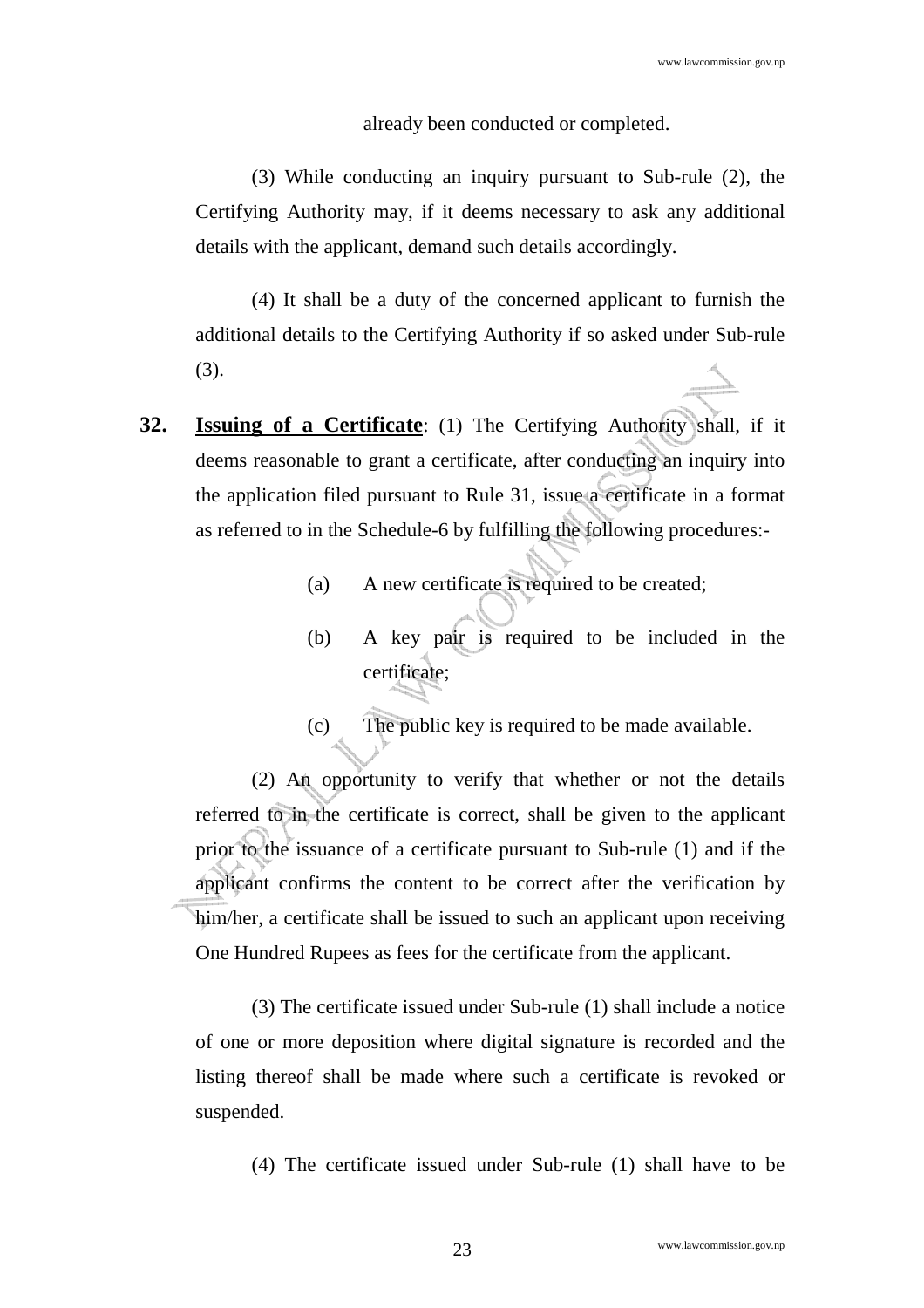published in the recorded depository.

(5) After the issuance of the certificate, if the Certifying Authority obtains any information on the matter which may affect the validity or credibility of such a certificate, it shall provide immediately with the information thereof to the subscriber obtaining a certificate.

(6) Period of validity of the certificate issued under Sub-rule (1) shall be as specified in that certificate.

- **33. Suspension of Certificate** : (1) The Certifying Authority may, in the following cases, suspend a certificate issued by it:
	- (a) if the Certifying Authority is satisfied with the fact that such a digital signature has been used or is being to be used or is likely to be used for any illegal purpose or for the attainment of illegal objectives;
	- (b) if the information of any criminal case instigated against a subscriber is under consideration in any court has been obtained;
		- if the Controller asks the Certifying Authority in written for the suspension of the certificate mentioning the fact that the certificate has been used or is being used or is likely to be being used in the act against public interest.

(2) While making suspension of any certificate under Clause (b) of Section 32 of the Act and Sub-rule (1), the Certifying Authority shall have to ask the concerned subscriber an explanation by giving a time period of Three days for presenting the case in writing having specified the reason for suspension.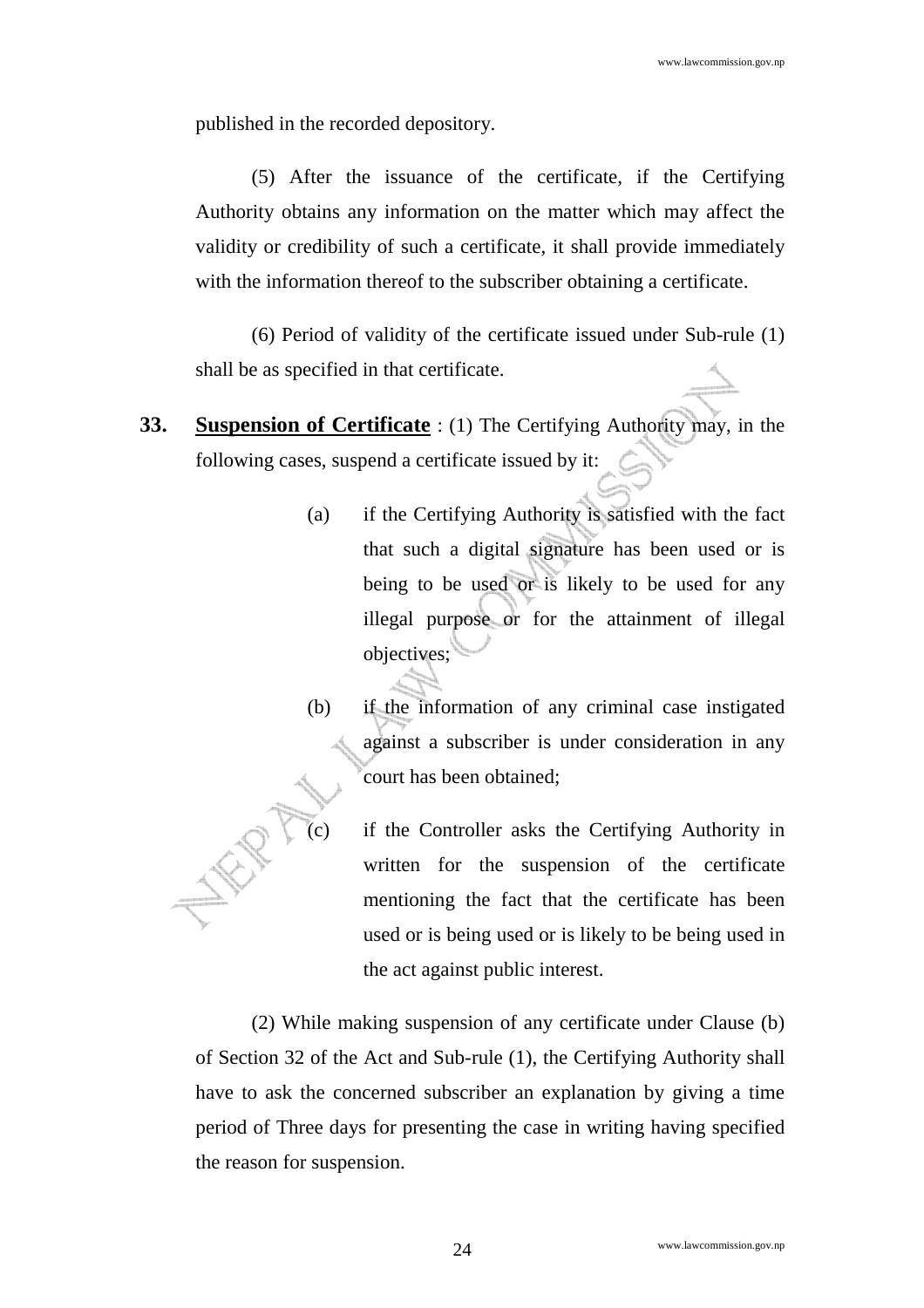(3) The Certifying Authority may, if the explanation furnished pursuant to Sub-rule (2) is found to be unsatisfactory or the explanation is not submitted, suspend the certificate so issued by it.

(4) The period of suspension of the certificate pursuant to Sub-rule (3) shall not be more than Fifteen days.

**34. Release of Suspension of Certificate**: (1) The Certifying Authority shall, by taking consideration into the explanation furnished by the subscriber under Sub-rule (2) of Rule 33, conduct necessary investigation into the matter as to whether or not the certificate has been used in contravention of public interest.

(2) While conducting investigation pursuant to Sub-rule (1), if it is not found that it has been done under Sub-rule (1) of Rule 33, the Certifying Authority shall have to release the suspension of such a certificate.

Provided that, in case the certificate is suspended as per the direction of Controller in accordance with Clause (c) of Sub-rule (1) of Rule 33, the certificate shall be released only after obtaining an approval of the Controller.

**35. Revocation of Certificate:** (1) While conducting inquiry under Rule 34 in relation to the certificate suspended as per Rule 33, if the cause of suspension is proved, a time period of Three days shall be given to the concerned subscriber to present the reason and proof of not requiring the certificate to be suspended.

(2) The Certifying Authority shall, if the explanation presented within the period as referred to in Sub-rule (1) is found to be unsatisfactory or the explanation is not submitted, revoke such a certificate.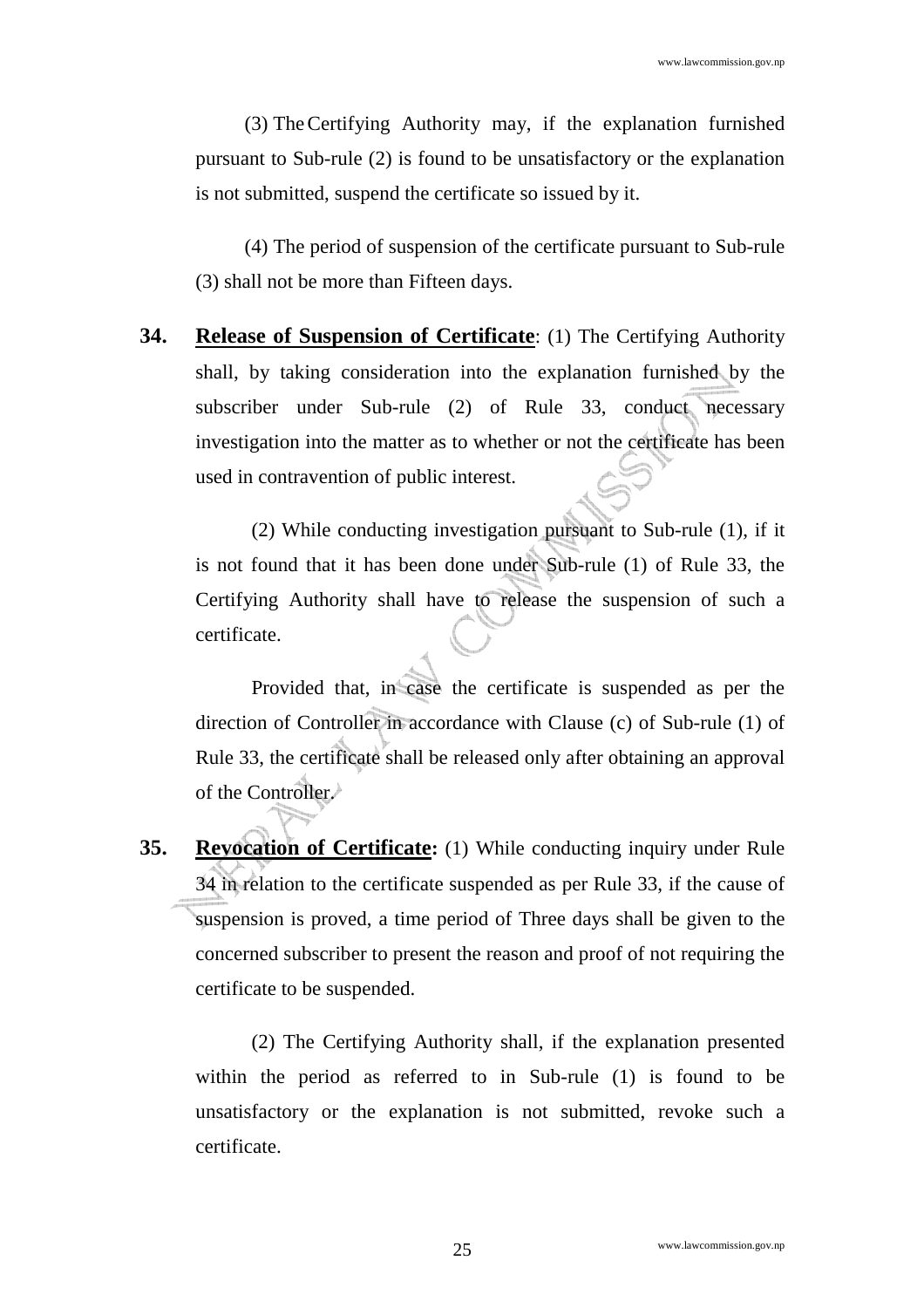(3) The explanation to be asked under Sub-rule (1) may be asked through e-mail with digital signature in the name of subscriber in the address furnished by him/her.

### **Chapter-6**

#### **Miscellaneous**

**36. Provision relating to certificate to be used by a Government Agency:** (1) Government of Nepal shall, by publishing a public notice, invite application from the Certifying Authority desirous to issue a digital signature certificate to be used by the government Agency.

(2) Government of Nepal shall, from among the applications received under Sub-rule (1), designate a Certifying Authority which is deemed appropriate, as an Authority for issuing a digital signature certificate to be used by the government agency.

(3) The government agency interested to obtain a certificate may obtain the certificate from the Certifying Authority designated under Sub-rule (2).

**37. Documents to be accepted in electronic form:** (1) Any government agency or the corporations owned by Government of Nepal, intending to accept documents in electronic form or any fees or amounts by electronic means, shall have to publish a public notice of taking, receiving or accepting of such documents, fees or amounts and shall disclose the electronic address where such documents in electronic form are sent.

(2) The documents, fees and amounts etc. of electronic form, sent with digital signature to the electronic address disclosed under Sub-rule (1), shall be deemed to have been received or accepted by such an agency or corporation.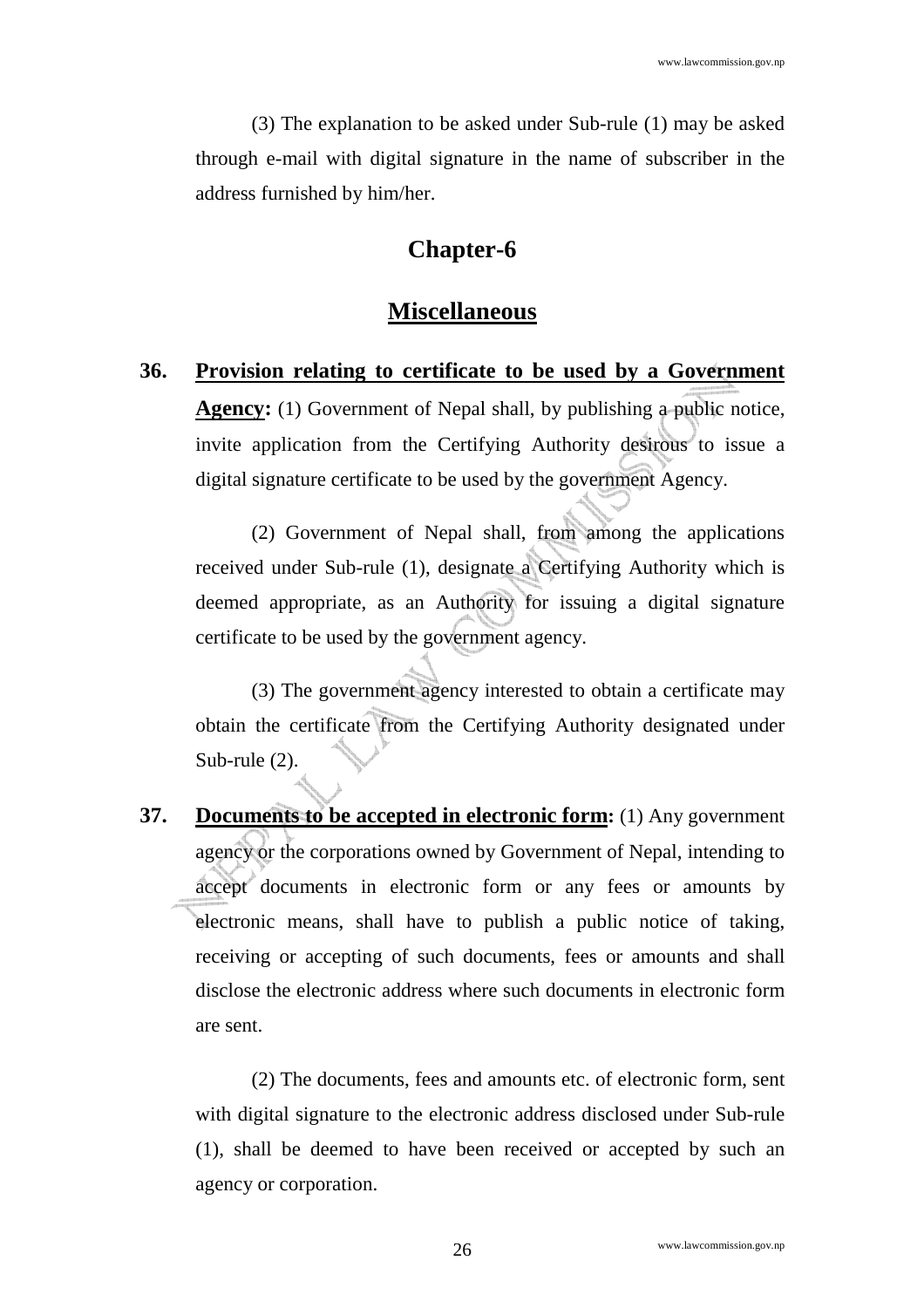**38. Security Guidelines to Comply: (**1) Working procedures and practices of the Certifying Authority shall be consistent with law.

(2) The Certifying Authority shall have to perform its business in a manner by which security, credibility and confidentiality of digital signature, information and other matters shall be fully ensured.

(3) Information technology and security guidelines to be used by the Certifying Authority shall be as issued by Government of Nepal. upon the recommendation of the Controller,

(4) The information technology and security policy to be used by the Certifying Authority shall be based on security guidelines issued in accordance with Sub-rule (3).

- **39. Delegation of Authority:** The Controller may delegate any authority conferred to him under these Rules to any officer employee subordinate to him/her.
- **40. English language may be used:** While submitting an application, required to be filed, and issuing a licence , certificate or order or direction, required to be issued, pursuant to these Rules, the Controller or Certifying Authority or Subscriber may do so also by means of English language as per the necessity.
- **41. Alteration may be made in Schedule:** The Controller may make necessary alteration or modification in the Schedule with the approval of Government of Nepal.
- **42. Repeal and Saving:** (1) Electronic Transaction Rules, 2061 (2004) has been repealed.

(2) All the acts done or actions taken pursuant to the Electronic Transaction Rules, 2061 (2004) shall be deemed to have been done or pursuant to these Rules.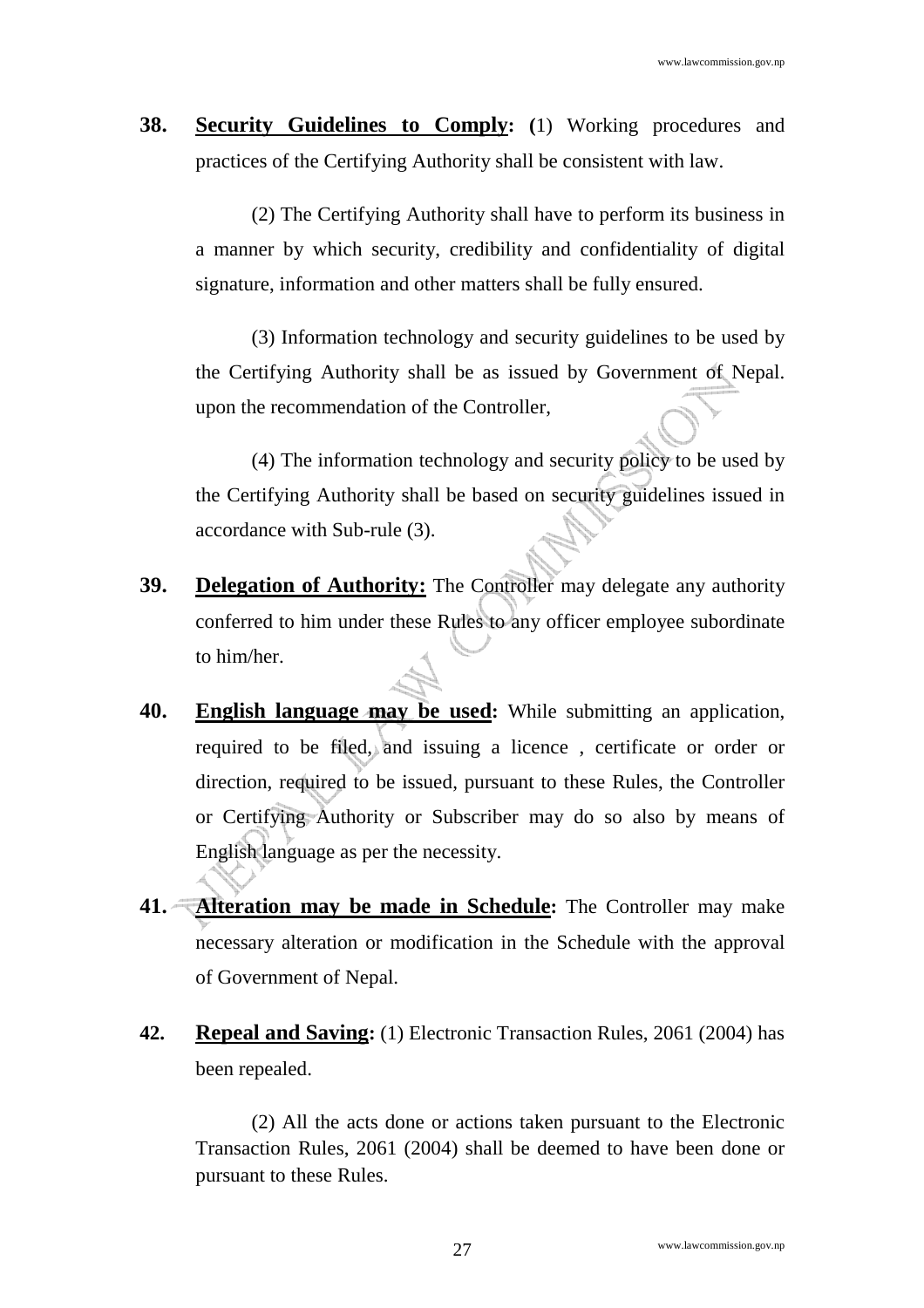## **Schedule–1**

(Relating to Sub-rule (2) of Rule 6)

### **Quality Standards relating to Information Technology**

The Certifying Authority may bring into use the open standard and information technology system of reliable standards recognized in the world. To carry out different types of electronic transaction, at least the following standards shall have to maintain.

| <b>Product</b>                           | <b>Standard</b>                       |  |  |
|------------------------------------------|---------------------------------------|--|--|
| <b>Public Key Infrastructure</b>         | <b>PKIX</b>                           |  |  |
| Digital Signature Certificates and       | X.509, version 3 certificates as      |  |  |
| <b>Digital Signature Revocation list</b> | specified in ITU RFC 1422             |  |  |
| Directory (DAP and LDAP)                 | X.500 for publication of certificates |  |  |
|                                          | and Certification Revolution Lists    |  |  |
|                                          | (CRLs)                                |  |  |
| <b>Database Management Operations</b>    | Use of generic SQL/Structured Query   |  |  |
|                                          | Language                              |  |  |
| Public Key Algorithm                     | DSA and RSA                           |  |  |
| Digital Hash Function Algorithm          | MD5, SHA-1 & HAVAL                    |  |  |
| Digital Encryption and Digital           | PKCS #7, ECDSA                        |  |  |
|                                          |                                       |  |  |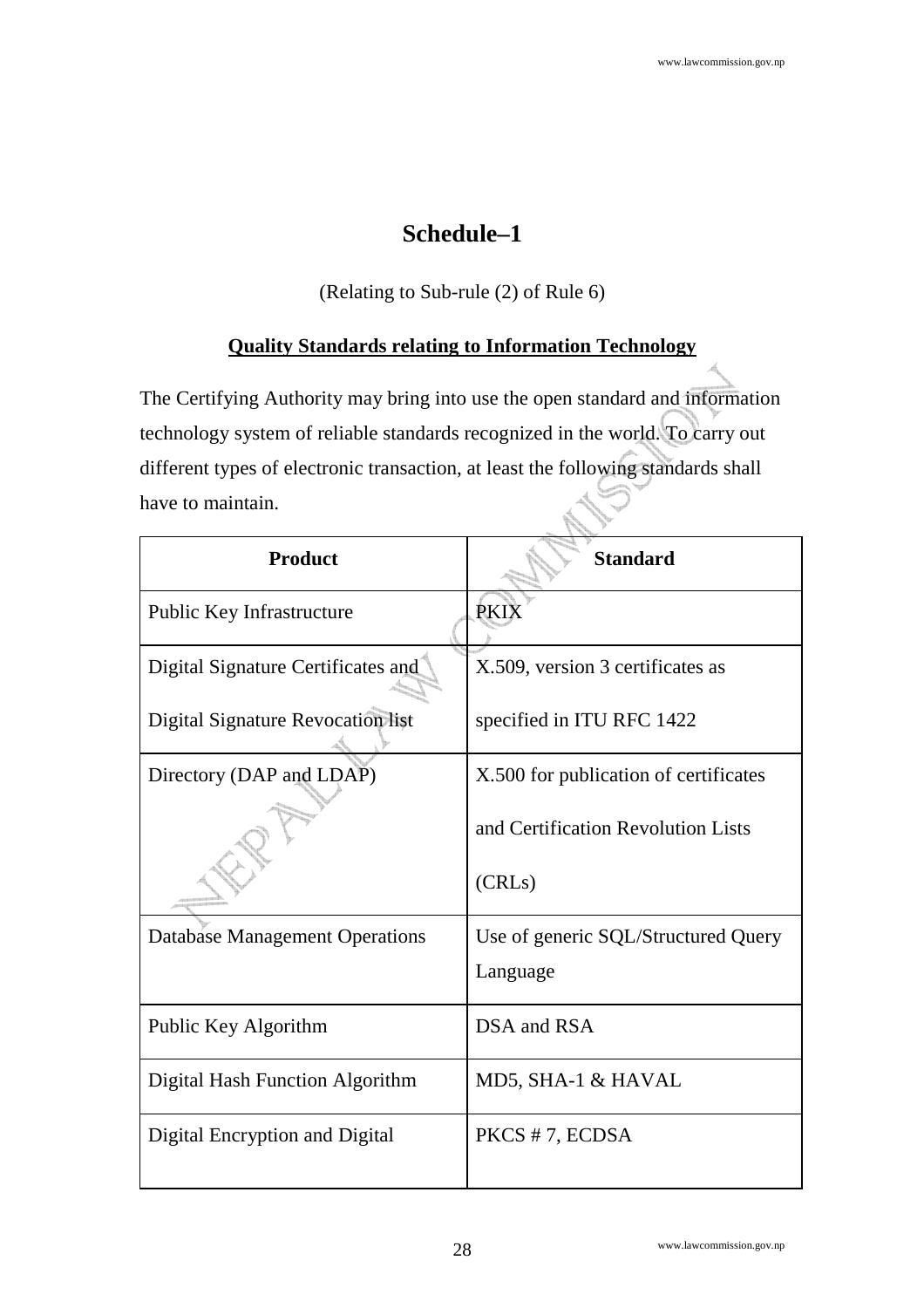| Signature                        |              |
|----------------------------------|--------------|
| Digital Signature Request Format | $PKCS \# 10$ |
| <b>Symmetric Cryptography</b>    | DES or AES   |
| Distinguished Name               | X.520        |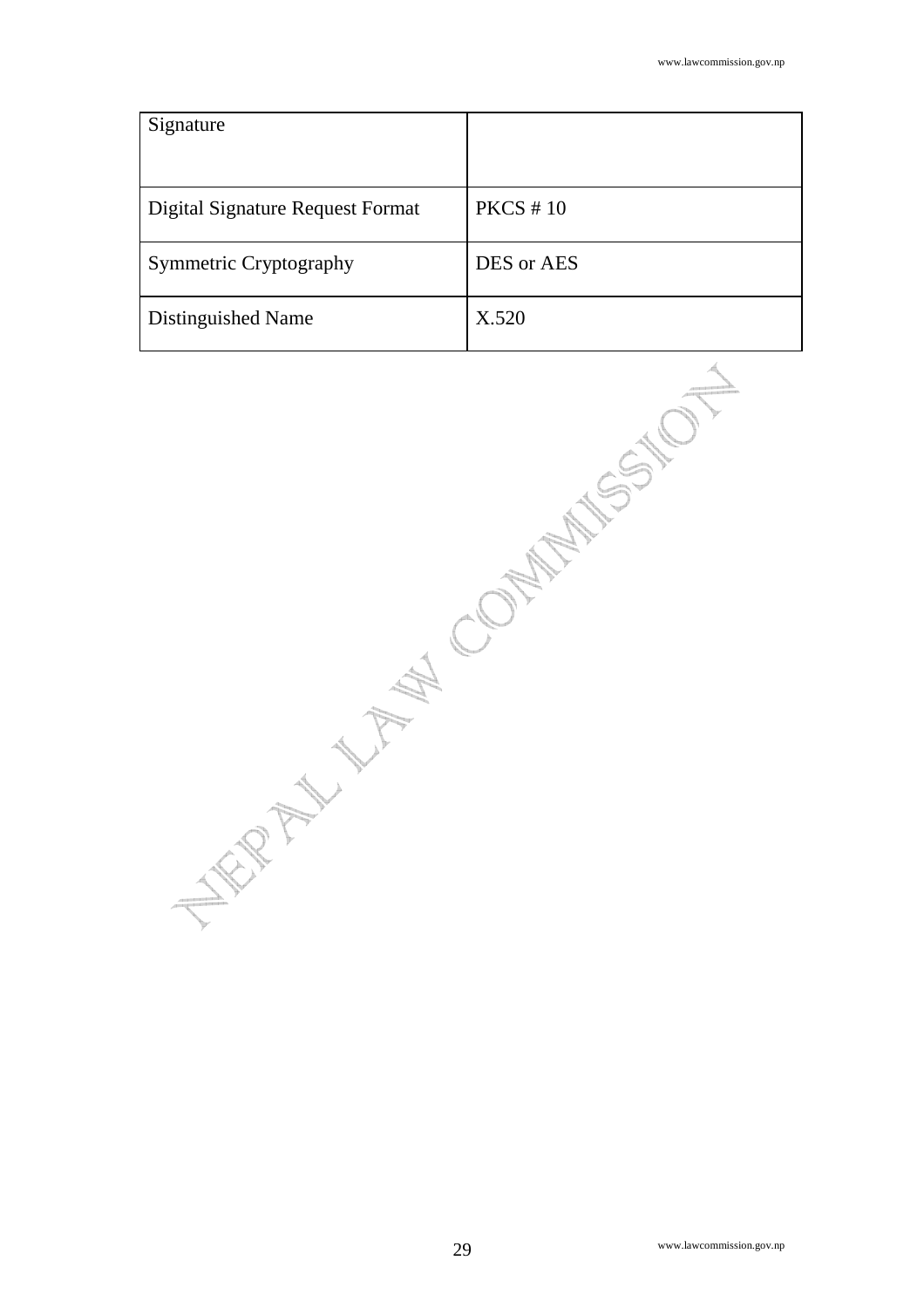## **Schedule–2**

(Relating to Sub-rule (1) of Rule 12)

The Controller,

### **Subject**: Request for issuance of a licence to work as a Certifying Authority

I/We, hereby, submit this application to carry out business as a Certifying Authority in accordance with the Electronic Transaction Act, 2063 (2006) and the Electronic Transaction Rules, 2064 (2007). I/We, hereby, request to obtain **SOLEN HILE** the licence as the Certifying Authority.

### **(A) Individual/ Firm or Company's:**

- 1. Name:
- 2. Address of the Registered Office:
- 3. Addresses of other branch offices where transactions have been made:
- 4. P.E.N number and name and address of the office issuing it:
- 5. Name and address of I.S.P.:
- 6. Website Address:
- 7. E-mail, Telephone and Fax No.:-
- 8. Full Name, surname and address of all persons holding 10% or more ownership or partnership of shares:
- 9. Paid issued capital/Total Assets: -
- 10. Total transaction of the previous year: -
- 11. Type of the digital signature as intended to be certified: -
- 12. Place in Nepal where the facility of certification shall be available:-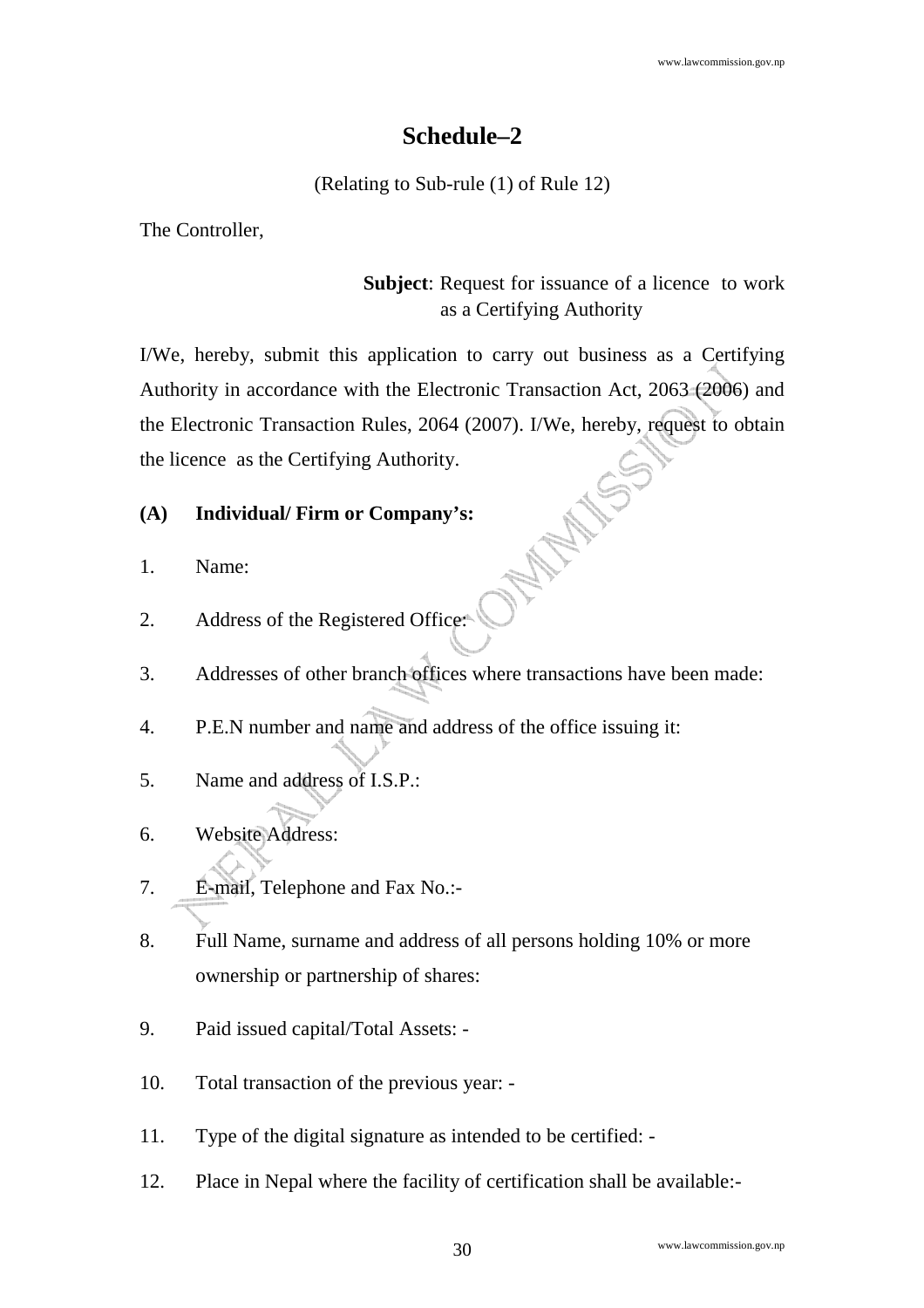#### **(B) Documents Attached:**

- 1. Firm/Company Registration Certificate,
- 2. Audit Report of the previous year,
- 3. The details of the certification process intended to be used while working as a Certifying Authority,
- 4. Certificate of tax clearance for up to the previous fiscal year,
- 5. Performance Bank Guarantee,
- 6. Bank Voucher or Receipt deposited for application fee,
- 7. Details exhibiting working experience in the related sector,
- 8. Attested copy of decision made by the Board of Directors to file an application in case of a firm or a company,
- 9. Other necessary documents required to be certify the qualification as referred to in Sub-rule (1) of Rule 12.

The qualification, to be met under the Electronic Transaction Act, 2064 (2006) and the Electronic Transaction Rules, 2064 (2007) has been met to work as a Certifying Authority and the details mentioned herein are true; if proved otherwise, I shall be liable to the consequence in accordance with law.

Seal of the Firm or Company Applicant's

Signature: - Name: - Designation: Date: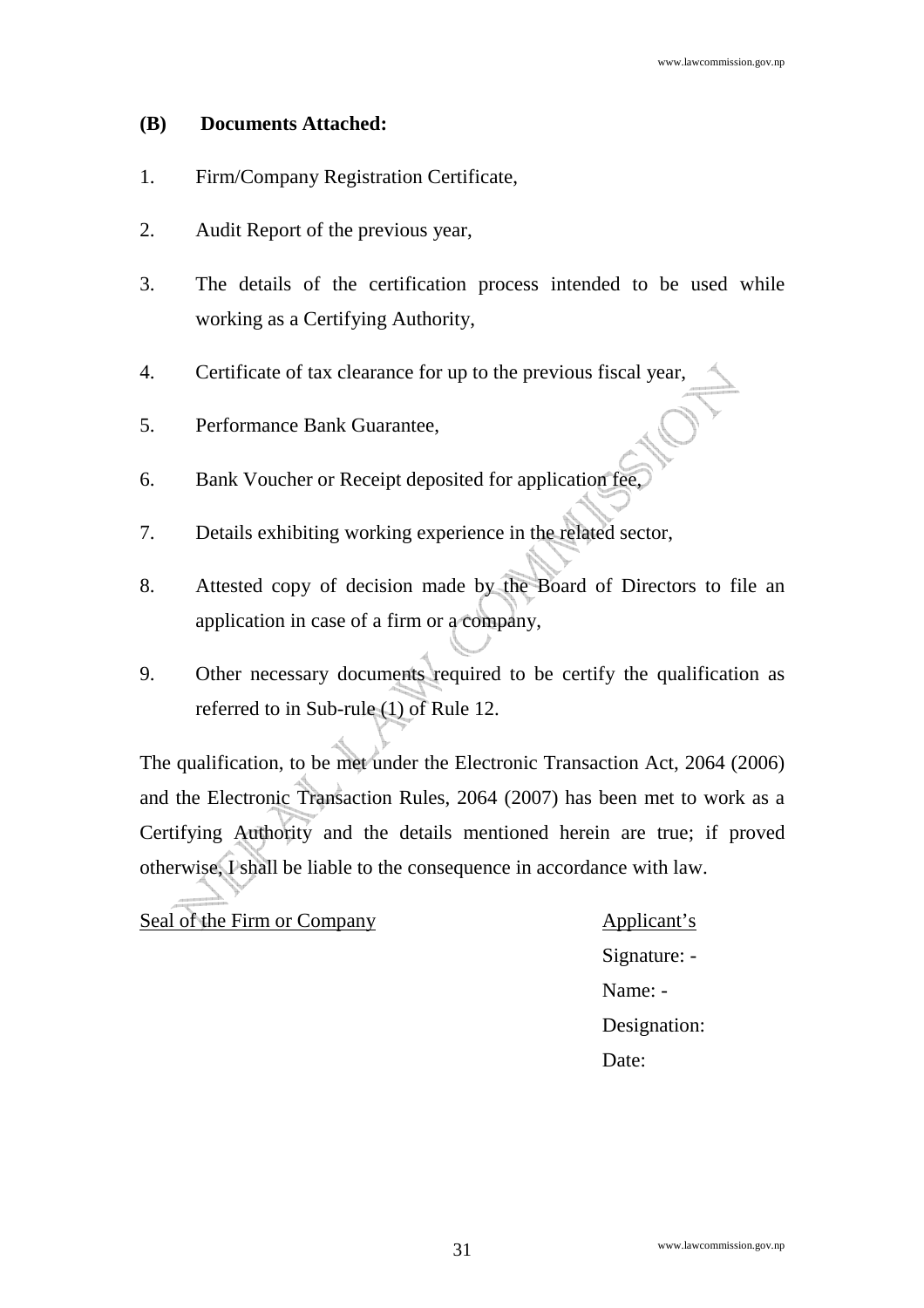### **Schedule–3**

(Relating to Sub-Rule (1) of Rule 14)

#### **Licence**

Licence No.: - Date of Issue:

This licence is, hereby, granted to Mr./Mrs./Ms.………………… (name of the individual/firm or company receiving the licence), having the following details, to work as a Certifying Authority for a period from ……………. to …………, subject to be compliance with the Electronic Transaction Act, 2063 B.S. (2006) and Electronic Transaction Rules, 2064 (2007) and the following conditions.

#### **Details:**

Name of (individual, firm or company) obtaining the licence:

Address:

Place providing the service of certification:

Seal of the Office Controller's-

Signature: Name:

Date:

**Conditions to be complied with by the Certifying Authority**:-

(a)

(b)

(c)

#### **Details of Renewal**

| Date of<br>renewal | Date of expiry of<br>renewal | Signature of the renewing<br>authority | Remarks |
|--------------------|------------------------------|----------------------------------------|---------|
|                    |                              |                                        |         |
|                    |                              |                                        |         |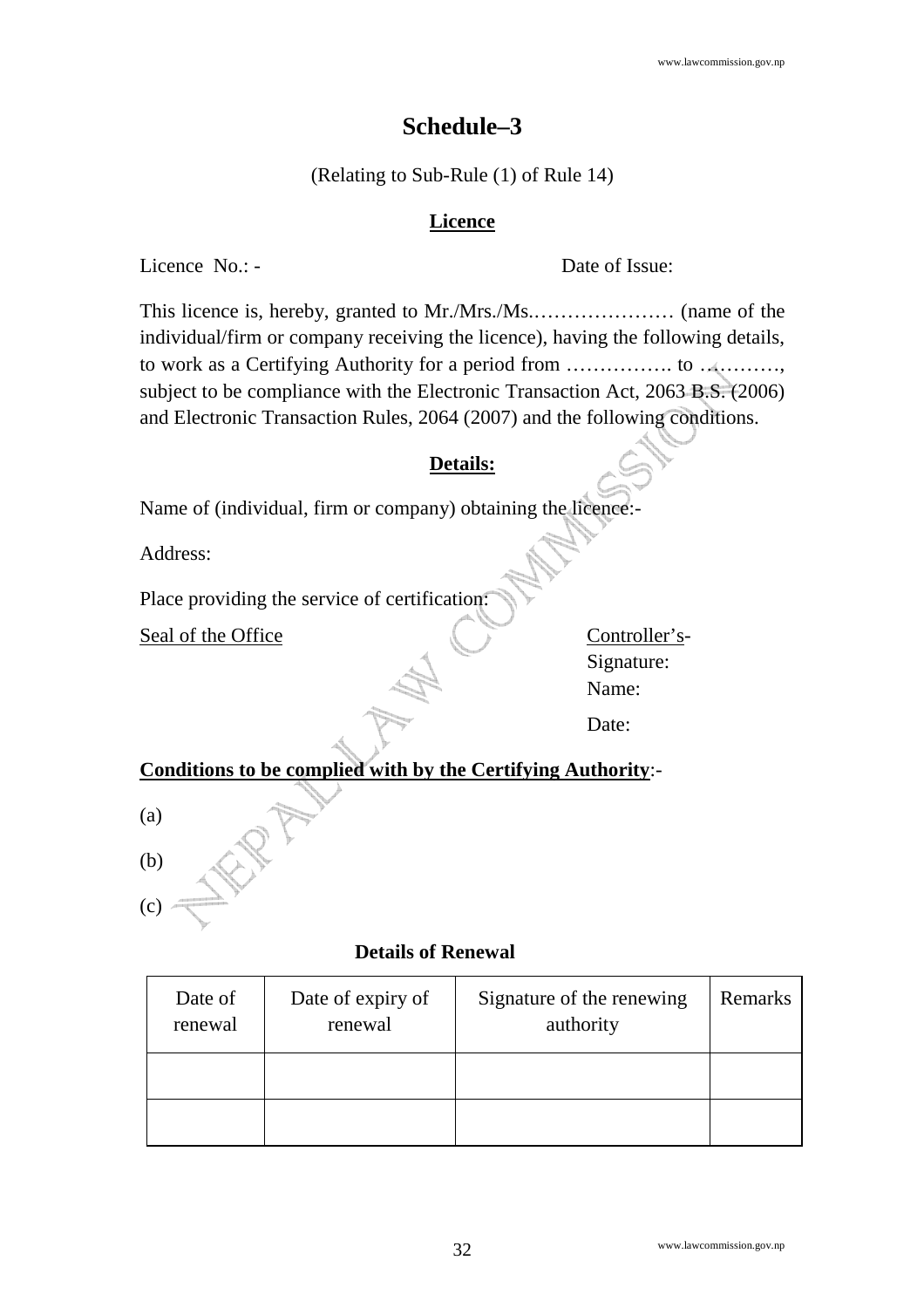### **Schedule – 4**

(Relating to Sub-Rule (1) of Rule 16)

The Controller,

#### Subject: Request for Renewal

As this Authority has been working as a Certifying Authority and it is desirous to continue the work of certification even for the upcoming year, I/ We have appeared to file this application by attaching herewith the voucher/receipt of the payment of fees to be charged for the renewal. Therefore, I/We request for AMANYSSA renewal.

Documents Attached:

Original Certificate:

Voucher/ receipt of the payment of renewal fee:

Bank guarantee: -

WRANN 1

Applicant's,-

Signature:

Name and Designation of the signing the application:-

Name of the Certifying Authority: - Certificate No. and date of issue: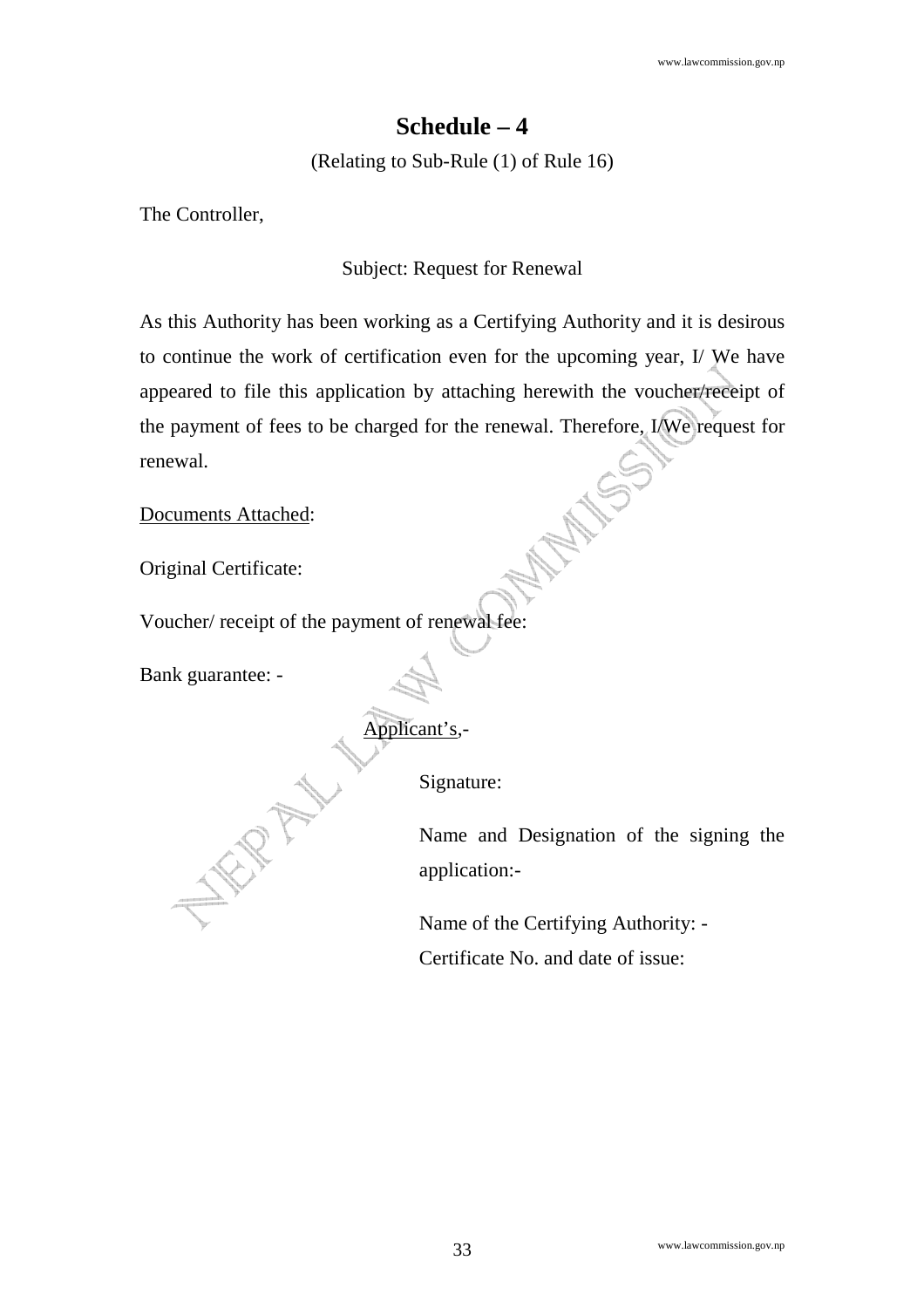## **Schedule–5**

(Relating to Sub-Rule (1) of Rule 31)

The…………………….. (Name of the Certifying Authority)

Subject: Request for Issuance of the Digital Signature **Certificate** 

As the certified digital signature is required to be obtained, I have filed this application attaching the following documents and details.

- 1. Name, surname and address of the subscriber:
- 2. Legal status of the subscriber:
- 3. Certificate to identify the subscriber:
	- 3.1 In case of a natural person,-
		- (a) Citizenship or Passport No.: -
		- (b) Issuing office: -

Date of issue: -

- (d) Duration of validity (in case of the passport): -
- In case of a firm, company or corporate body or agency,-
	- (a) Registration certificate or formation order, concerned Act or notice issued in the Gazette:-
	- (b) Date of issue: -
	- (c) Issuing office: -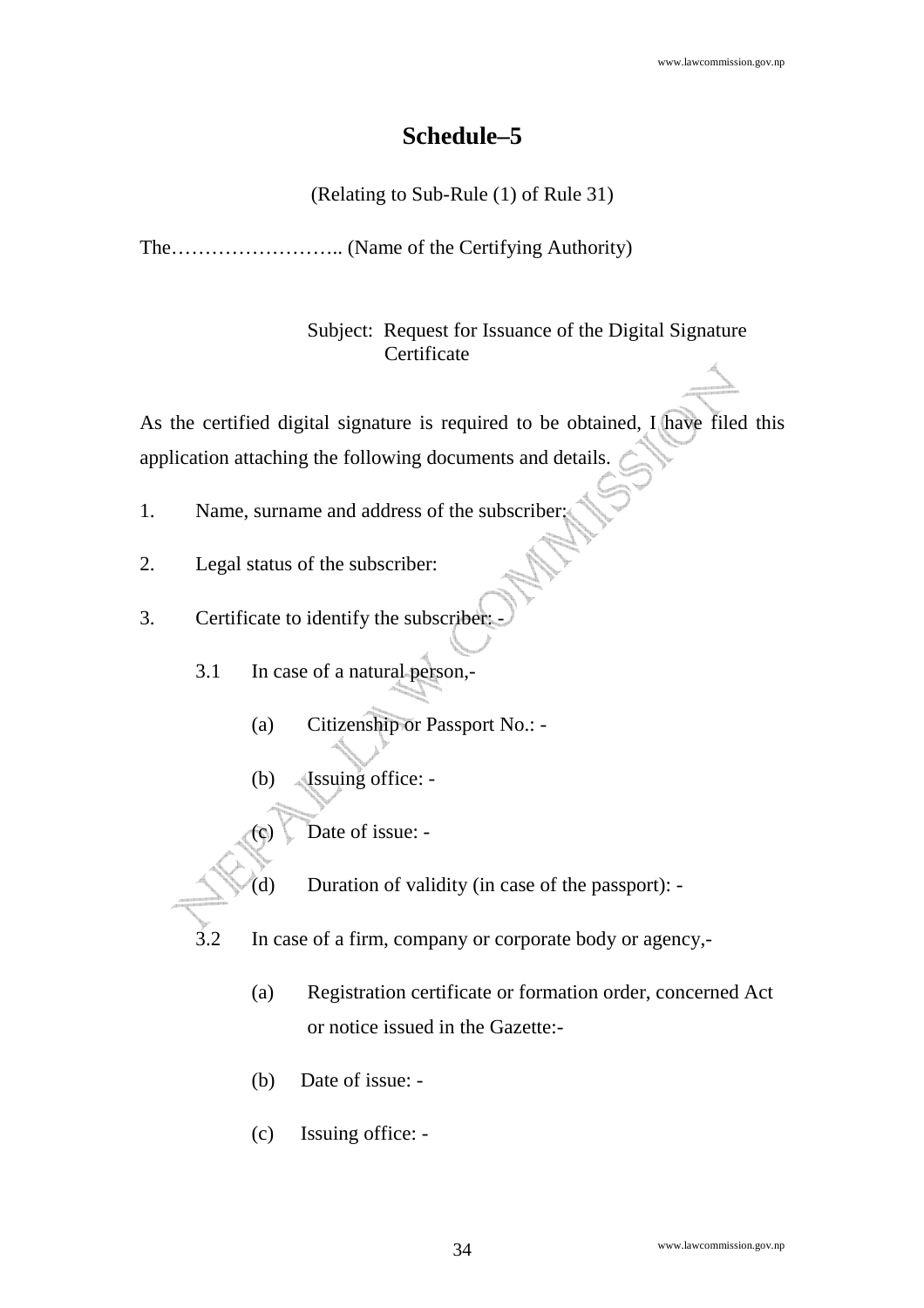- (d) Objectives:
- 4. For what purpose the digital signature is intended to obtain, the details thereof:
	- a. For all types of possible transactions (mention the possible details)
	- b. For banking purposes,
	- c. For other transactions relating to purchase and sale,
	- d. For the certification that any correspondence, in writing, is issued by oneself except general transaction *(Lenden)*.
- 5. Maximum threshold of each transaction if financial transaction, among others, is intended to carry out:

 The details stated above are true and correct; I shall submit other details and proofs, as required by the Authority, at a time when so asked and I shall, upon the issuance of licence , pay the fee therefor.

Applicant's,-

Signature:

Name:

In case of a corporate body, seal of the office, signature, name and designation of the person making application on behalf of the body: